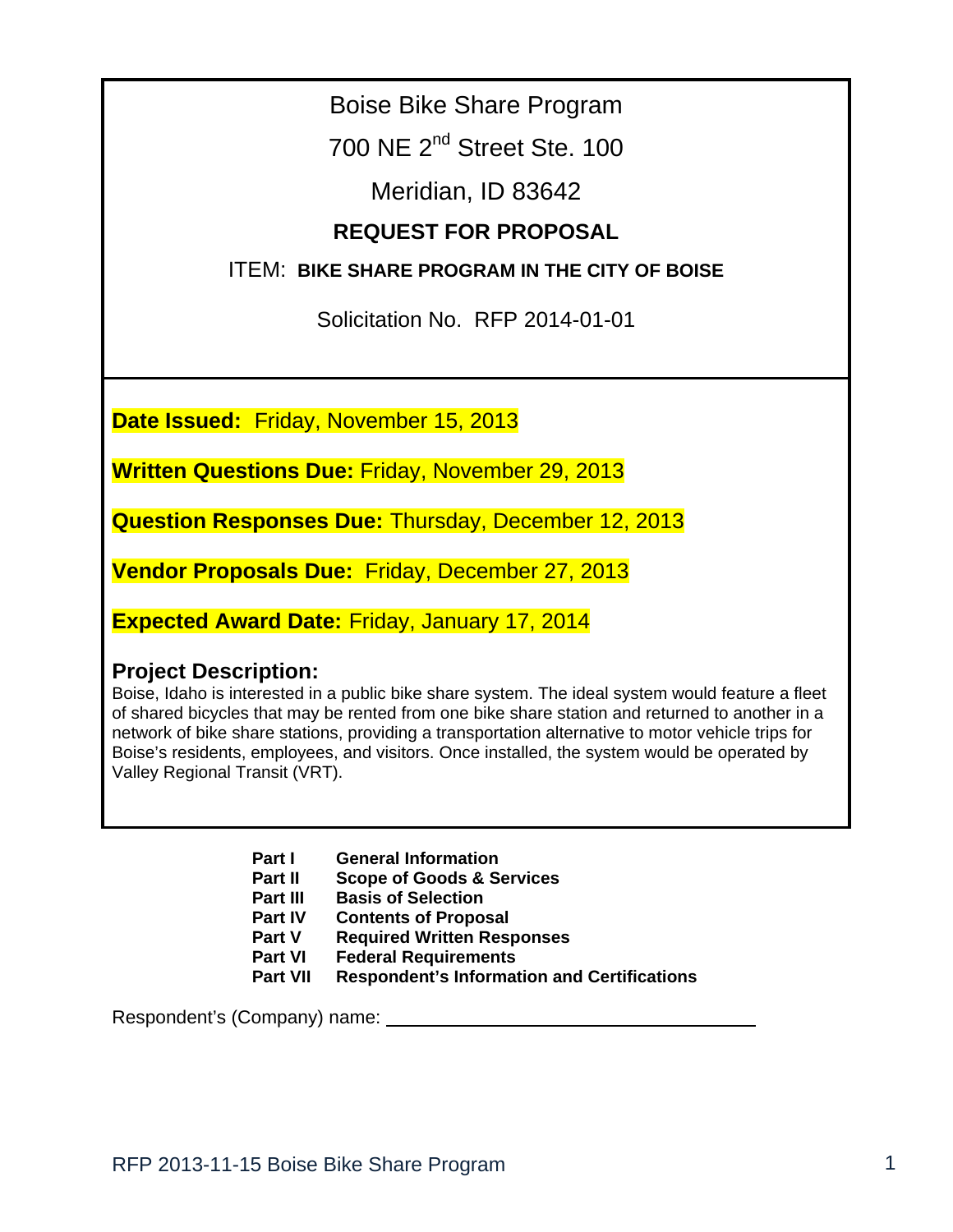**BOISE BIKE SHARE PROGRAM REQUEST FOR PROPOSAL (RFP) FOR A BIKE SHARE PROGRAM IN THE CITY OF BOISE** 

: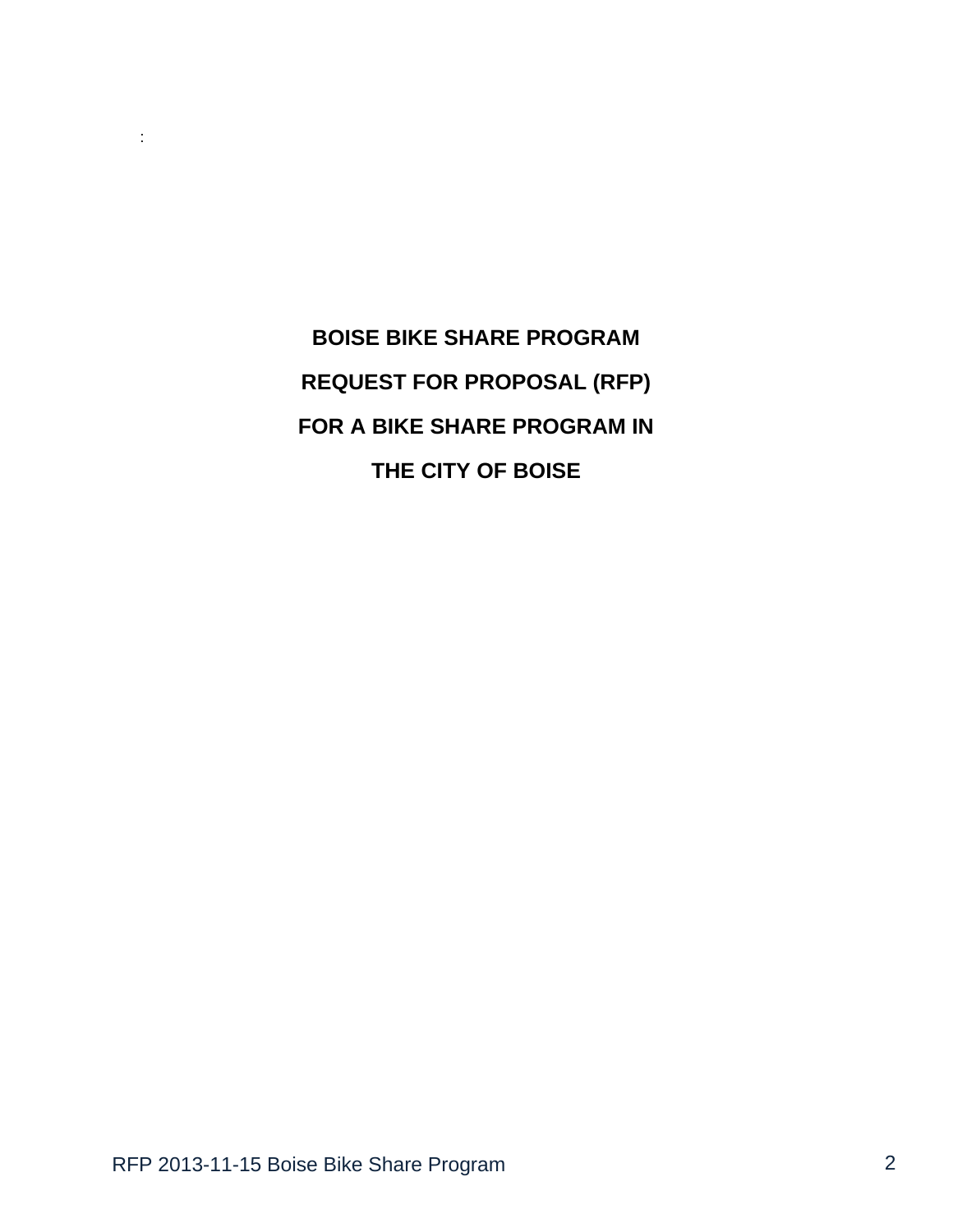# **Introduction**

Valley Regional Transit (VRT) the regional public transportation authority for Ada and Canyon counties, Idaho, is interested in establishing a public bike share system in downtown Boise. The ideal system would feature a fleet of shared bicycles that may be rented from one bike share station and returned to another in a network of bike share stations, providing a transportation alternative to motor vehicle trips for Boise's residents, employees, and visitors. Once installed, the system would be owned and operated by VRT. VRT recognizes that a bicycle-friendly community offers a higher quality of life, an alternative to congested streets, a cleaner environment and contributes to improved physical health. Boise, the largest urban area in VRT's jurisdiction, is home to a rapidly growing and enthusiastic cycling community, and has developed an innovative bike plan for the downtown that will help Boise become a city where cyclists feel comfortable and safe.

## **Objectives**

The Boise Bike Share system aims to enhance the community by providing an affordable, efficient, environmentally-friendly bike share program that complements the existing public transportation system and provides both residents and visitors a healthy, convenient way to move around the city.

This program strives to improve the quality of life for residents and visitors in the following ways:

- Providing a first and last mile solution to extend the reach of existing public transportation options,
- Creating an affordable, accessible, efficient way to experience the City,
- Encouraging cycling for short trips and supporting the City's goal to increase the number of bicycle commuters,
- Enhancing livability by using strategically placed stations to connect business, activity, residential, and retail centers, and
- Offering a strong alternative to driving which results in improved air quality, community health, and overall well-being of the citizens in our city.

#### **Program Overview**

The bike share system is anticipated to begin in spring or summer of 2014. A study conducted by the Boise State University Department of Community and Regional Planning estimated the city could accommodate a bike share system of 140 bikes and 14 stations centered in the downtown area and on the Boise State campus. VRT has secured funding for the implementing the first half of the the envisioned system. VRT is interested in an option to procure expansions of the system over the horizon of the contract with the successful proposer. The stations in the system will be located on a combination of streets, public rights-of-way and private property. To the extent feasible, VRT would prefer the stations to be solar powered, depending on site conditions.

Annual members and day-pass users alike will be able to use the bikes for commuting, social, recreational, sight-seeing, and exercise purposes. We are planning to make single-day, weekly, monthly, and annual memberships available. These bikes are ideal for daily commutes to work,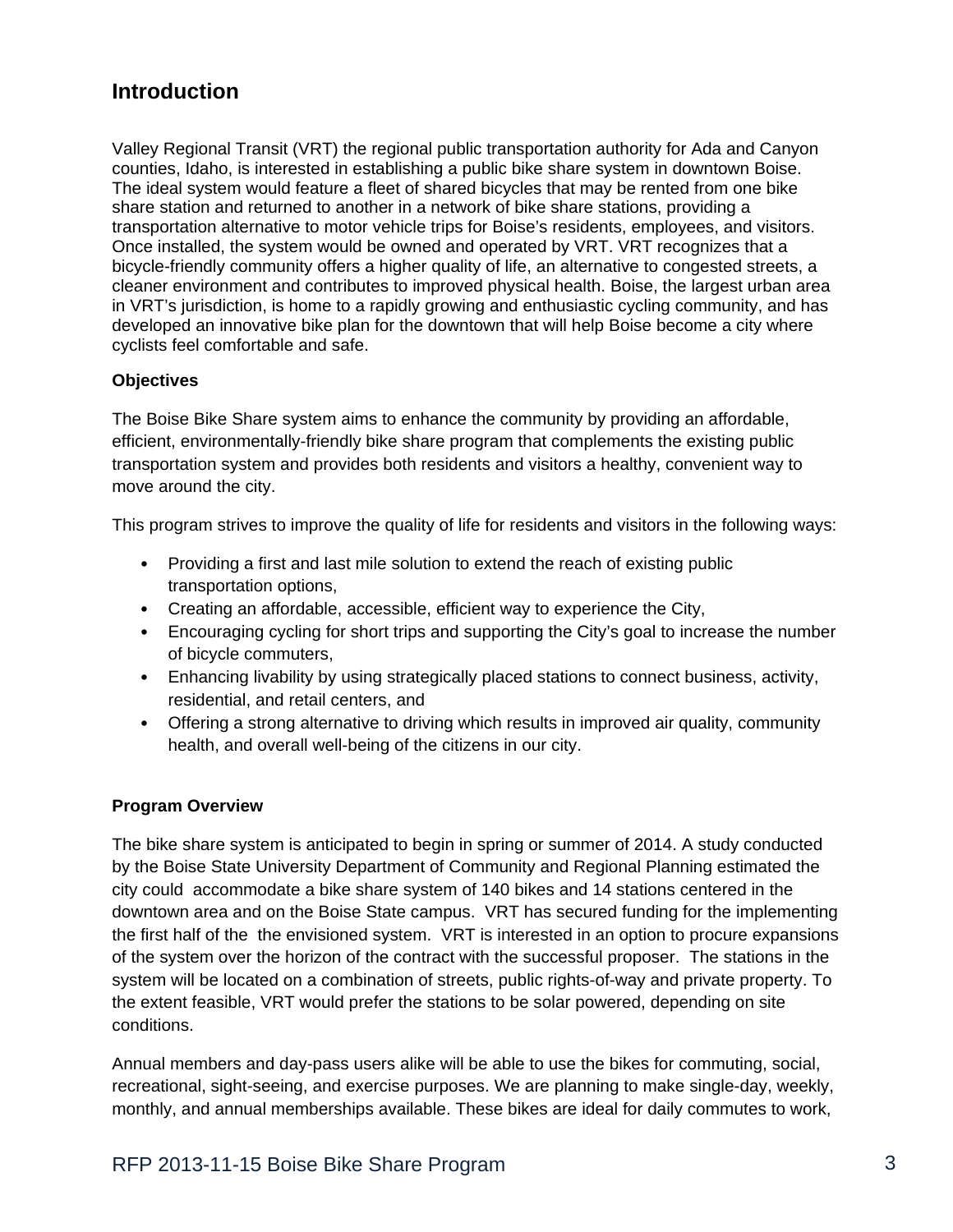and for short trips to lunch, meetings, and errands. The Boise Bike Share System will be the first of its kind in Idaho's largest city.

# **PART I: GENERAL INFORMATION**

#### **Request for Proposal ("RFP") Name: Bikeshare System**

#### Issue Date: November 15, 2013

Brief Description: Valley Regional Transit (VRT) seeks a qualified firm (or firms) to provide a turn-key, public bicycle sharing system.

#### **Questions Due Date: 5:00 p.m. MST on Friday, November, 29, 2013 Attachment A: REQUEST FOR EXCEPTIONS, CLARIFICATIONS, AND CHANGES**

#### Proposal Due Date: 5:00 p.m. MST on Friday, December 27, 2013

Firms will send one original electronic copy their proposal(s), formatted in Microsoft ("MS") Word or as a Portable Document Format ("PDF") file, to the e-mail address listed in the contact information box below. Additionally, firms will also send one complete hard-copy version of their proposal(s) to the physical address listed in the contact information box below. VRT reserves the right to reject proposals received after the stated due date and time.

Any trade secrets or proprietary information submitted with a proposal (original or copy) for which the firm seeks protection from public disclosure shall be clearly identified by the specific page and section number in the proposal and accompanied by a suitable justification requesting non-disclosure.

Oral Presentations/Negotiations: Negotiations, if needed with VRT identified finalists, will be scheduled by VRT.

#### **Expected Award Date: January 17, 2013**

Term of Agreement: The term of a resulting Agreement or Purchase Order will be for five years, with the ability to renew on the same or similar terms and conditions, for two additional one-year periods if mutually agreeable to VRT and the Selected Firm. The Selected Firm and VRT will mutually agree at least 180 days prior to each renewal period whether to renew the terms of the Agreement.

# **PART II: SCOPE OF GOODS & SERVICES**

Valley Regional Transit seeks a qualified firm (or firms) to provide a public bicycle sharing ("bikeshare") system to include all applicable hardware, software, bicycles and stations (collectively, the "System") for the City of Boise to achieve the goals stated in this RFP.

The goal is to provide a balanced System, with minimal bicycle redistribution needed, that will offer a viable alternative transportation option. The System will be available for residents, workers and visitors to downtown Boise 24 hours a day, 365 days a year, with a targeted program launch date of Spring/Summer 2014.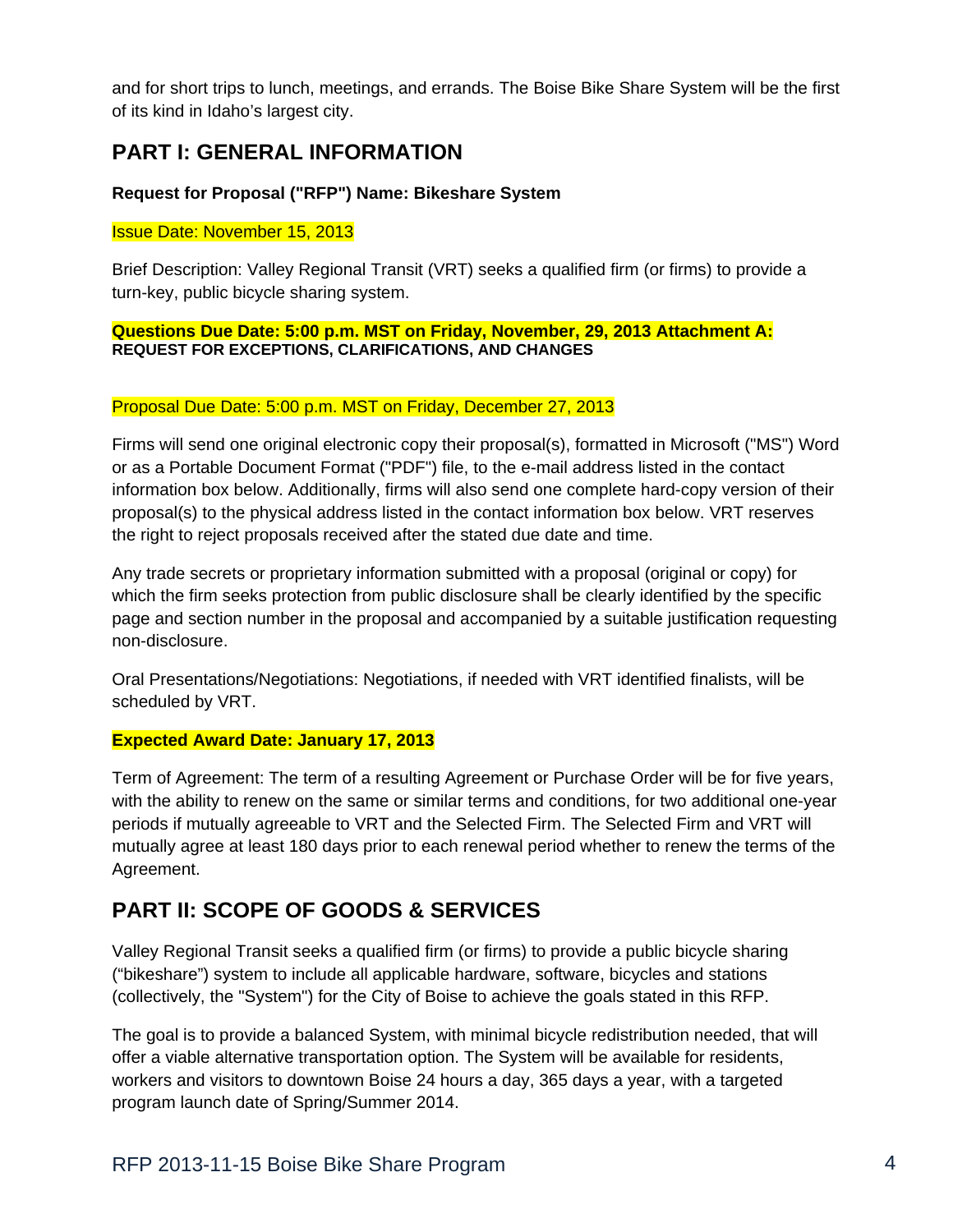The envisioned first phase of the System will be installed and launched with a minimum of 70 bikes and 7 stations. The coverage area of this first phase will be centered in downtown Boise, with the possibility of one station servicing Boise State University. Subsequent future phases may include expansion outward from the city center and across the Boise State University campus. As the program matures, additional expansion could reach into Boise's North End neighborhood and along the Greenbelt path. A map of the initial proposed implementation zone is included in RFP Attachment B: Proposed Bike Station Locations.

The Boise Bike Share System will a). be owned and operated by VRT, and b). rely exclusively on sponsorships, advertising and membership to generate operating revenues. The System shall allow bicycles to be accessed both by annual members and visitors via a one-day or longer subscriptions. Users shall be able to register online, through smartphone applications, and/or by some type of physical user interface such as a kiosk. The ideal system would allow transit users to use a single pass for buses and bike share. The System shall provide a comprehensive back-end operation to allow VRT to monitor membership, bicycle distribution, bicycle usage, along with tracking of bicycle maintenance needs.

## **1. System Information**

Firms are encouraged to submit proposals for the System that meets the following preferred minimum requirements.

#### **a. Bicycles**

- Bicycles shall be durable and be able to be kept in the elements 365 days per year with minimal wear. Bicycles shall be rust resistant.
- Bicycles shall have fenders of appropriate dimensions to protect users from tire spray.
- In accordance with Idaho Code 49-723 bicycles shall have a white light mounted on the front of the bike that is visible from at least 500 feet for riding after dark. Idaho Code requires only a red, rear reflector, but a red rear flashing light is preferred. Lights whose energy is generated from the bike and lights that remain on during short stops are preferred.
- Bicycles shall have multiple gears with shifters that are intuitive like grip shifters. A minimum of three gears is required.
- Bicycles shall have reliable and intuitive braking systems.
- Bicycles shall have either a bell or a horn.
- Bicycles shall be tamper resistant, requiring special tools for servicing.
- Bicycles shall have puncture resistant tires.
- Bicycles shall be uniform in nature. Bicycles shall be marked consistently and be of the same model.
- Bicycles shall have the ability to display name and sponsor logos on bicycle's rear fender/wheel guard, chain guard (if applicable), handlebars, down tube, and/or front placard or basket.
- Bicycles shall be new.
- Bicycles shall be one-size-fits most design (5' 6'2"+) with an adjustable seat. Seat post shall be marked for various heights as a guide for the user. The user shall not be able to remove the seat from the frame.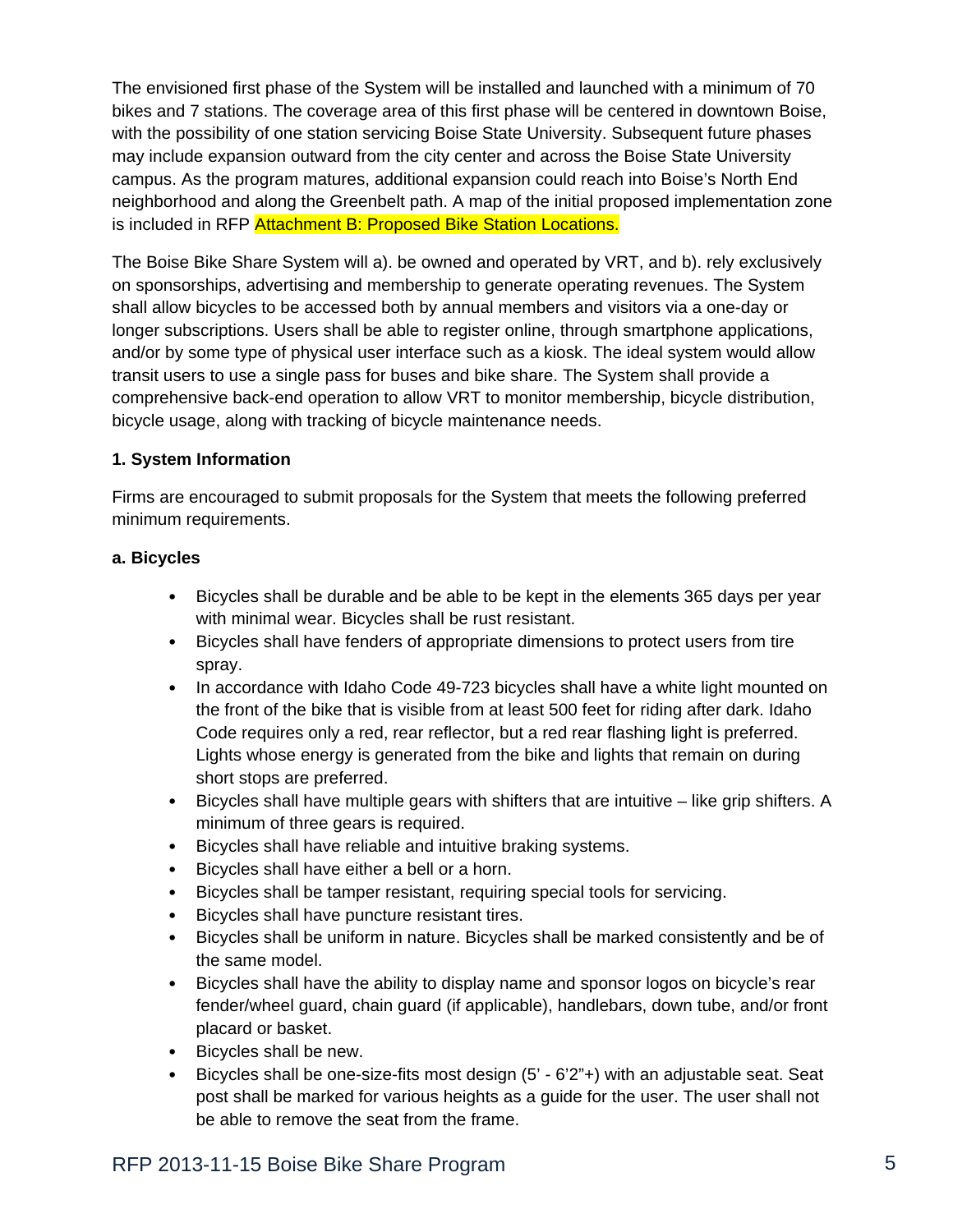- Bicycles shall have cargo capacity for items such as a briefcase, book bag, or grocery bag in the form of a basket or rack.
- Bicycles shall be equipped with a secondary lock to enable user to secure the bike while making stops during their reservation period is preferred.
- Bicycles shall be equipped with GPS or other device that tracks its movements.
- Bicycles shall have minimum warranty of two years on parts and manufacturing defects beginning upon system commissioning and acceptance by VRT. A five-year warranty is preferred.
- Please detail what tracking system [i.e. global positioning system ("GPS"), radiofrequency identification ("RFID"), etc.], if any, that your firm uses to track its bicycles.

## **b. Docking Stations (if applicable)**

- Docking station(s) shall be of the smallest feasible footprint. It is preferred that docking station(s) not be permanent in nature.
- Docking station(s) shall have options for AC or solar power, bolted or non-bolted base and single or double-sided configuration.
- Docking station(s) must have a user interface that allows for reservations, payments, and membership options.
- Docking station(s) must allow the user to report maintenance issues.
- Docking station(s) must be new and uniform in nature. Stations shall be marked consistently and be of the uniform model.
- Docking station(s) must have wireless connectivity.
- Docking stations(s) shall be functional and operational in all-weather situations and allow a variety of cards to be read, membership cards, credit cards, debit cards, including foreign credit and debit cards embedded with "chips."
- Docking stations(s) shall have the capacity of maintaining security of the system during a power failure or loss of internet connectivity.
- Docking stations(s) must allow customization for name and logo of sponsors on kiosk, map display and/or docks.
- Docking stations(s) shall be constructed of tamper, theft, and vandalism-resistant, all-weather materials.
- Docking station(s) user interface must include both written and other Americans with Disabilities Act ("ADA") compliant instructions.
- Please detail whether your firm's proposed System can offer a customizable form of identification (i.e. the use of the existing VRT transit system card).

## **c. Reporting Capabilities**

- Software shall have ability to control/disable entire system, individual stations, and bikes from system headquarters, via wireless connectivity, or online with operator's personal computer.
- Software must have data security for financial data, user names and addresses.
- Software must have the ability for users to read and accept liability waivers at the kiosks and online.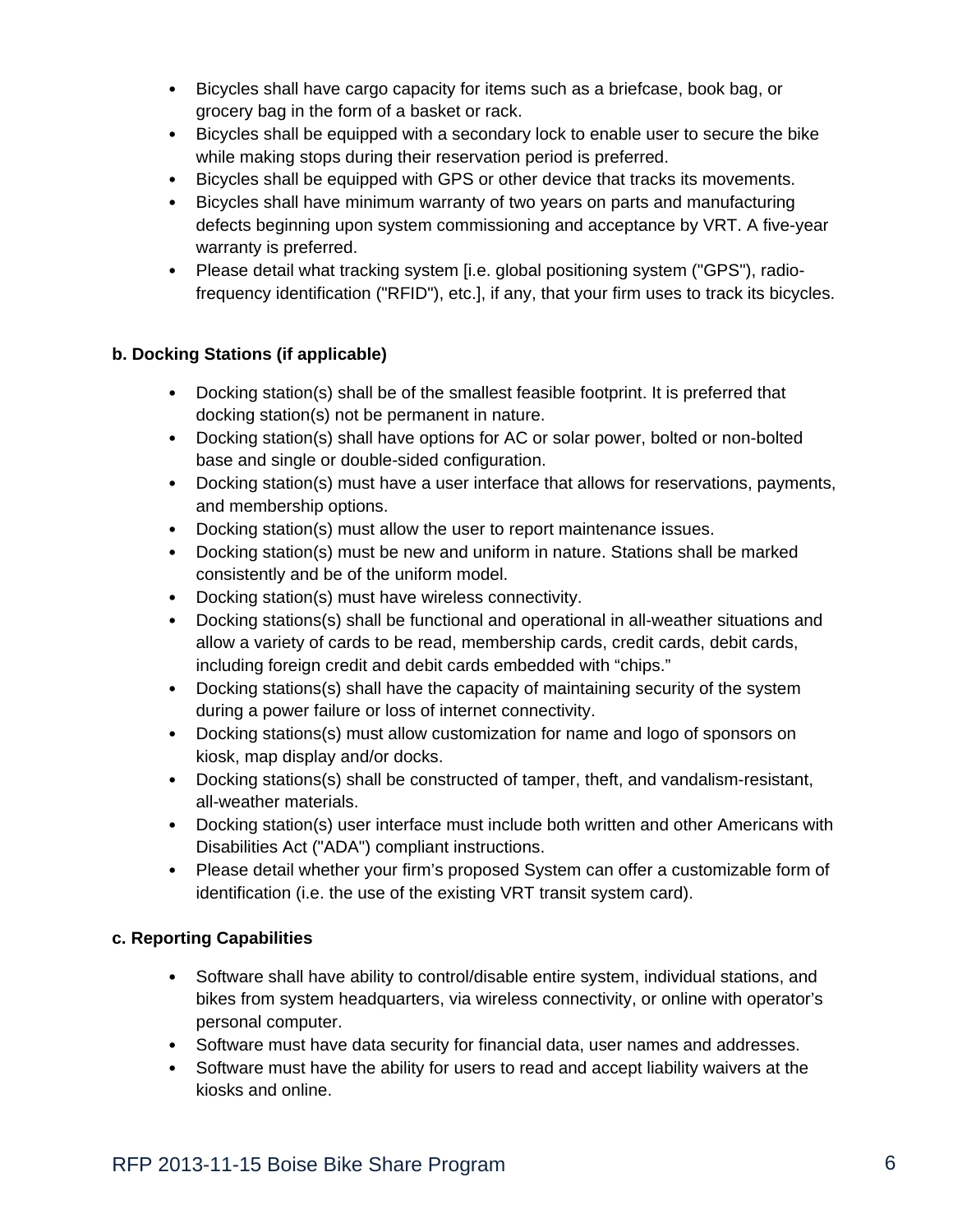- Software shall have the capacity to issue reports to maintenance crews indicating where to rebalance and where bicycles needing repair are located.
- Software shall have the ability to adjust hours of operation for specific stations or entire system, with the capacity to do so 24 hours a day via wireless connectivity or online from operator's personal computer.
- Software shall have the ability to adjust pricing for check-out and bike usage by day, time and station.
- Software shall have the ability to enable bike check-ins and check-outs away from station locations for special events.
- Software shall have the ability to collect physical addresses, email addresses, phone numbers, etc. so users can sign up for newsletters delivered electronically.
- Software shall allow users to purchase daily, weekly, monthly and annual memberships at the kiosk and online.
- Software shall have the ability to generate detailed reports by date/month/year.
- The System shall be able to provide detailed reports as needed by VRT. VRT personnel shall be able to easily and quickly run reports remotely via wireless connectivity or online from operator's personal computer on an ad-hoc basis.
- Minimum Reporting Metrics:
	- o Total users (24-hour/week/month/year)
	- o Detailed trip characteristics (day/month/year)
	- o Detailed miles traveled report
	- o Detailed calories burned report
	- o GPS bike route reports
	- o User demographics
	- o Carbon emissions reduced
	- o Report(s) or interface showing current distribution of bikes.
	- $\circ$  Report(s) showing total number of members with the ability to differentiate between daily, weekly, monthly, visitor users and annual users. Report(s) shall be able to show growth over a set period of time defined by VRT.
	- o Maintenance reporting feature.
	- o Financial report(s) detailing membership and usage fees.
	- o Real time reporting of bike availability to System users.
	- o Desired Reporting Metrics
		- Vehicle miles reduced
		- **Gallons of gas saved**

## **d. Online Presence**

- Website shall be personalized for Boise Bike Share, coordinated with partner agencies, with basic information.
- To the extent possible, website shall be able to integrate with Valley Regional Transit's existing customer service information center – Rideline.
- Website shall have a FAQ section and brochure and map download options.
- Website shall have the ability for users to purchase memberships online and to set up auto-renew.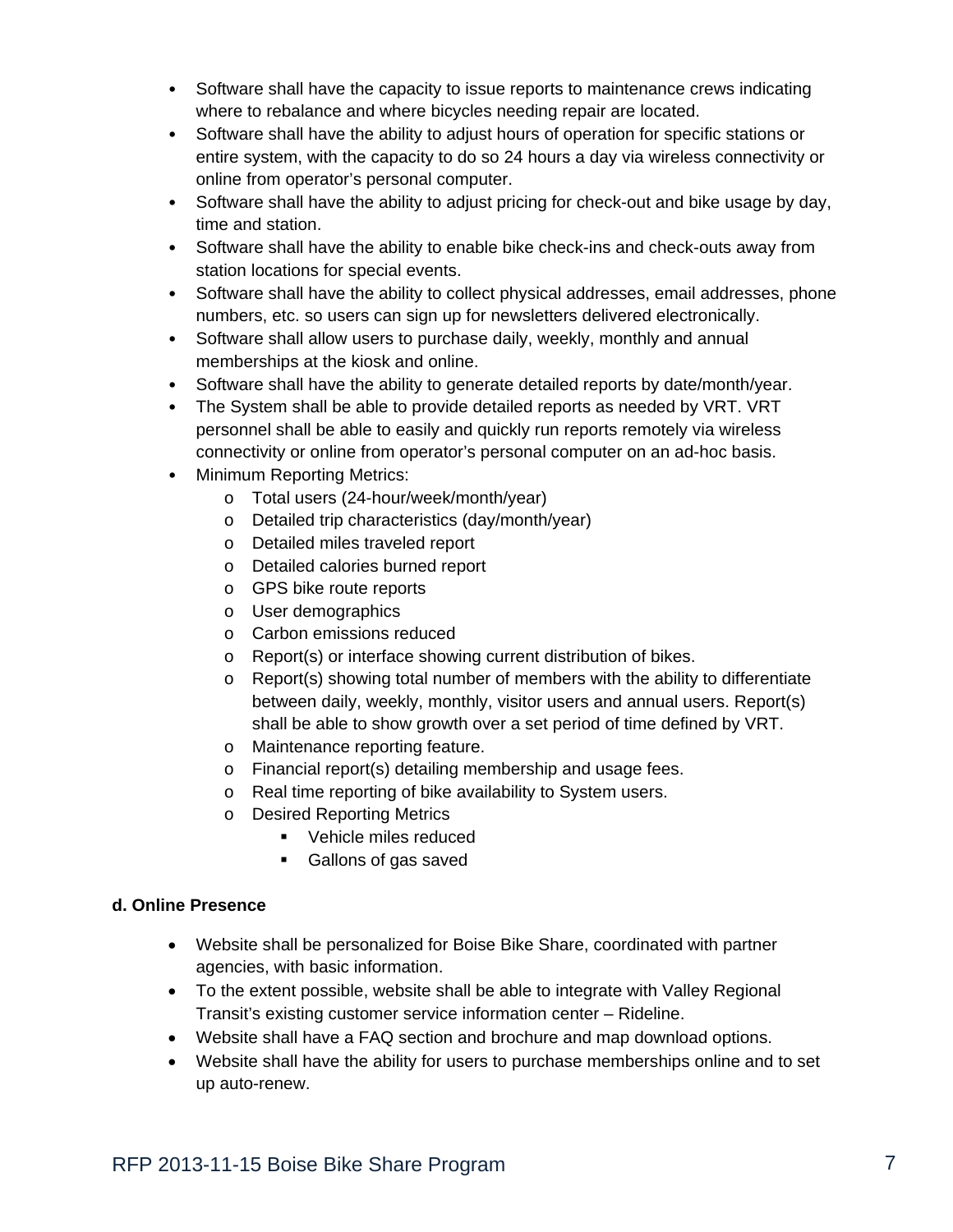- Website shall have the ability to offer membership discounts to certain populations online, including students, senior citizens, and employees of a certain organizations.
- Website may have the ability for users to pay monthly installments toward the total price of annual membership.
- All elements of the website will be fully functional and thoroughly tested no less than one month before the launch of the program.
- Mobile applications shall be available on both iPhone and Android phones.
- Website and mobile applications shall have an easily navigable station map, also accessible on mobile applications.
- Website shall have a real-time display of station status (active/inactive, full/empty), also accessible on mobile applications.
- Website and mobile applications shall have a mechanism for users to report problems and make suggestions for system improvement.
- Website and mobile applications shall have social media integration for Twitter/Facebook/blog feeds, etc.
- Website shall have the ability to collect survey information and customer satisfaction ratings.
- Website shall have search engine optimization for "Boise Bike Share" and similar queries.
- Website shall allow users to create personalized member web pages that provide reporting metrics such as miles traveled, calories burned, carbon offsets, etc.
- Website and mobile applications shall have social networking features, such as member "leaderboards" displaying most active users for the week, month, year.

## **3. Requested Information from Firms**

With respect to the Scope of Goods and Services, VRT requests that firms provide the following additional information regarding their proposed System:

- a) Describe the scope of initial implementation including number of bicycles and recommended placement and number of stations and footprint dimensions (if applicable).
- b) Describe the proposed infrastructure and technology of the System.
- c) Provide a detailed description of the bicycles to be used, including manufacturing origin. Include information on any related hardware needed to operate and/or maintain the bicycles. Description shall include information regarding the gearing, suspension, seat, branding, any onboard technology, and all other amenities (i.e. basket, bell, locks).
- d) Provide maintenance manual/protocol for the bicycles and any other needed infrastructure. Provide a timeline for replacement.
- e) Describe the System modularity and expansion capability for stations (if applicable), bicycles, and technology.
- f) Describe any bicycle redistribution protocols, hardware and software for maintenance protocols.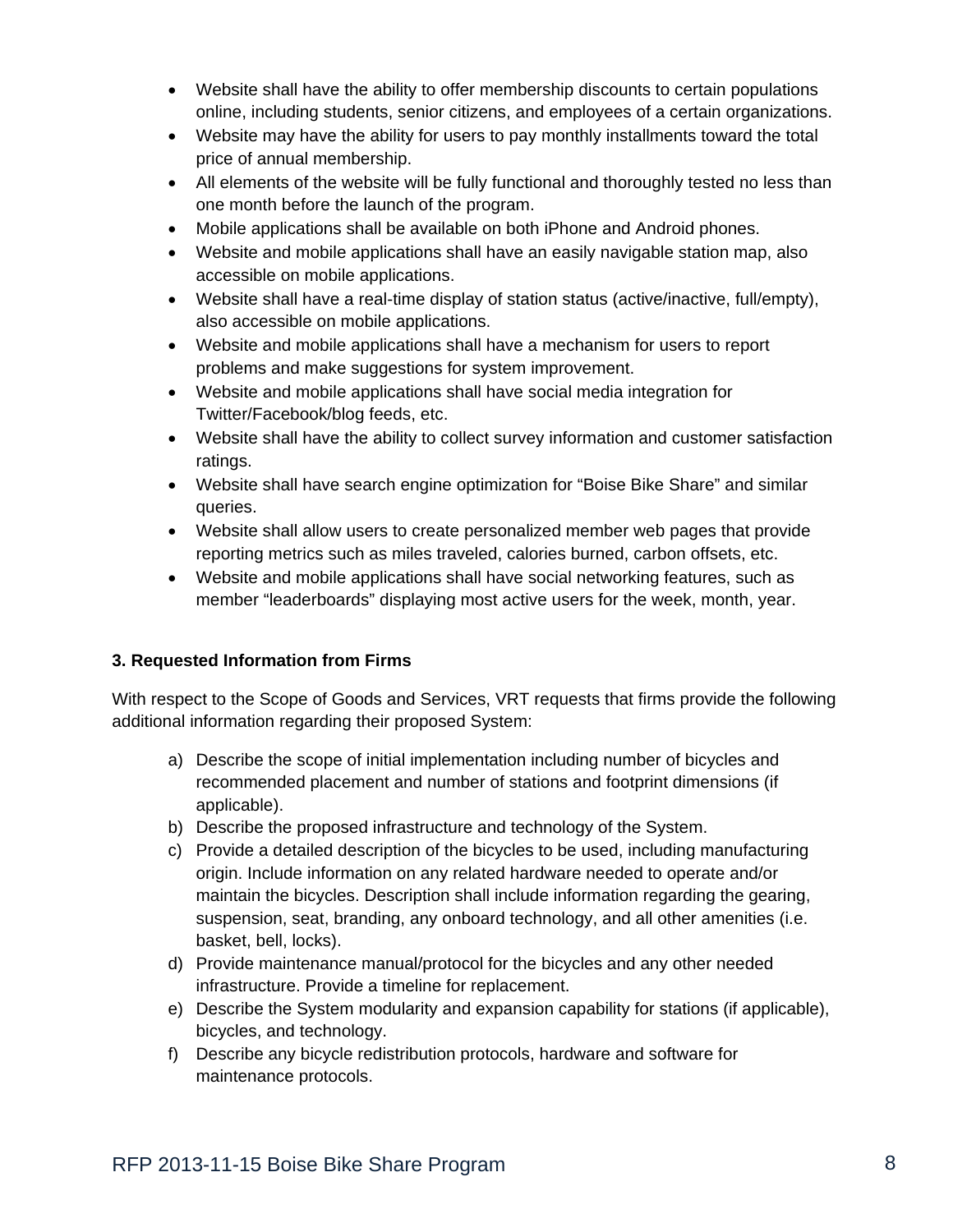- g) Provide a detailed description of how the System will function from a user's perspective. This shall include those seeking annual membership and those only needing a short-term membership (day, week, month). Describe the experience from the perspective of someone walking up to a kiosk and accessing the system online.
- h) Provide recommended pricing for membership levels and reservations based on the size of the system and population of the proposed service area.
- i) Provide recommendations on what equipment and level of staffing would be required to sustain the System.
- j) Describe any safety recommendations, communication, or initiatives that would be included in this System.
- k) Describe all reporting features available to VRT (i.e. system utilization, bike distribution, customer feedback, membership levels).
- l) Provide any power requirements and any proposed use of solar power.
- m) Provide documentation affirming compliance with all Payment Card Industry Data Security Standards ("PCI-DSS").
- n) Describe compliance with Americans with Disabilties Act (ADA).
- o) Describe any information (i.e. safety, way finding) to be placed on bicycle and/or at docking stations (if applicable).
- p) Describe what types of marketing assistance will be provided.
- q) Describe all mobile applications available for the system.
- r) Describe what types of websites will be provided, if any. Include what services will be provided (i.e. membership sign-ups, safety recommendations, system map, etc.).
- s) Describe what type of customer service support will be provided to VRT.
- t) Describe the firm's approach to station permitting and installation on public right-ofway and private property.
- u) Provide an estimated implementation timeframe from the time an award would be issued.
- v) Warranty parameters of the System and/or System components.

# **PART III: BASIS OF SELECTION**

Proposals will be evaluated based upon the overall merits/value of the proposal. The response of proposers shall include sufficient information to allow VRT to fully evaluate the capabilities of the proposer and its approach to providing the equipment and services detailed in the Scope of Work. Unnecessary elaboration or voluminous responses are neither required nor desired. It is the responsibility of the proposer to examine the entire RFP package and seek clarification of any item in the requirements that may not be clear and to check all responses for accuracy before submitting a response. Firm is to be selected on the basis of:

- 1. **Technical Requirements:** The firm's plan to provide VRT with the products as described in the Scope of Goods and Services section (250 points);
- 2. **Company Qualifications and Experience:** The firm's experience in providing Goods and Services similar to those described in this RFP, to include the firm's references from clients (100 points);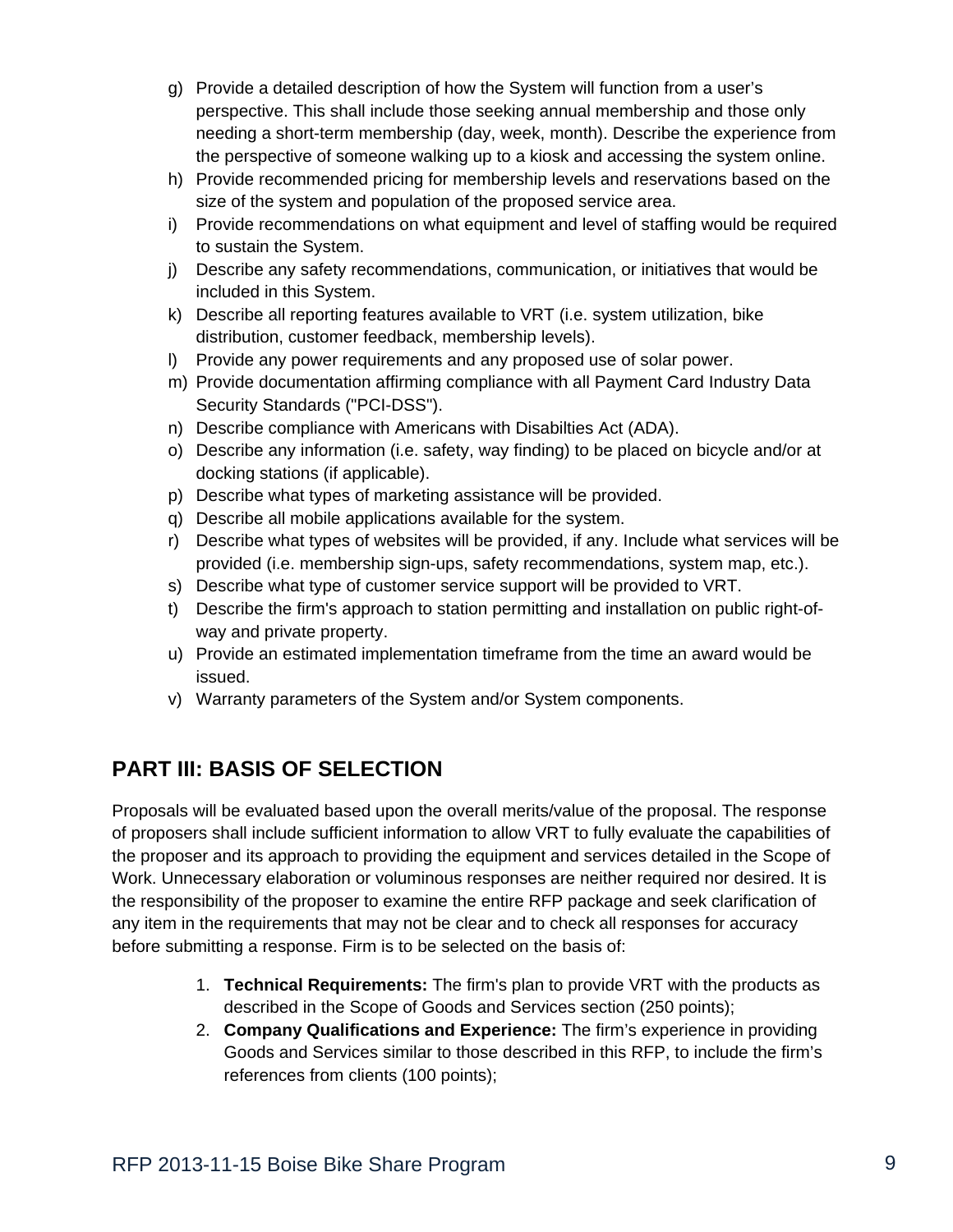- 3. **Pricing Proposal:** The firm's detailed price proposal for each component of the system, to include on-going expenses for software licensing, etc. Include a schedule of pricing or volume discounts for components of the system for future expansion. (250 points)
- 4. **References:** Provide a list of at least three (3) clients for whom you have performed similar work in the last 3 years. Include a short description of the types of items/services your firm provided and when they were provided. The same standard of references shall be applied to any subcontractors included in this proposal. (50 points)

Disadvantaged business enterprises will be afforded full opportunity to submit proposals in response to the invitation and will not be discriminated against on the grounds of race, color, religion, sex, national origin, or disability in consideration for an award for any contract entered into with the Bike Share Program.

# **PART IV: CONTENTS OF PROPOSAL**

Proposals will be prepared simply and economically, providing a straightforward, concise description of capabilities to satisfy the requirements of the RFP. Emphasis will be on completeness and clarity of content, and will be organized in the order in which the requirements are presented in the Scope of Work.

If the proposer intends to subcontract any aspect of the program as described in the Scope of Work please provide details on which parts of the proposal are going to be subcontracted, who your partners will be, and what roles they will perform. Provide references for the subcontractors exactly as you are providing for your own firm.

Firms shall provide the following information:

- 1. A detailed description and the full specifications of the product/equipment proposed. Each firm will indicate in its proposal the firm's ability to achieve/comply with each specification detailed in the Scope of Work. In the event that the firm wishes to propose an alternate specification that, in any way, differs from the specifications, the firm will detail the proposed change(s) and how the proposed change would compare to the listed specification. Proposals will be formatted in such a way to address each of the specifications in a line-by-line process.
- 2. A brief history of the firm and its experience, qualifications and success in providing the type of products and services requested.
- 3. Provide a detailed timeline from notice to completion of the System.
- 4. Information on the warranty associated with all products the firm is proposing and any extended warranty (include the price) that might be available.
- 5. The firm's proposed price/fee for providing the Goods and Services, to include shipping charges.
- 6. At least three references where similar goods and/or services have been provided. Include the name of the firm / organization, the complete mailing address, and the name of the contact person and telephone number.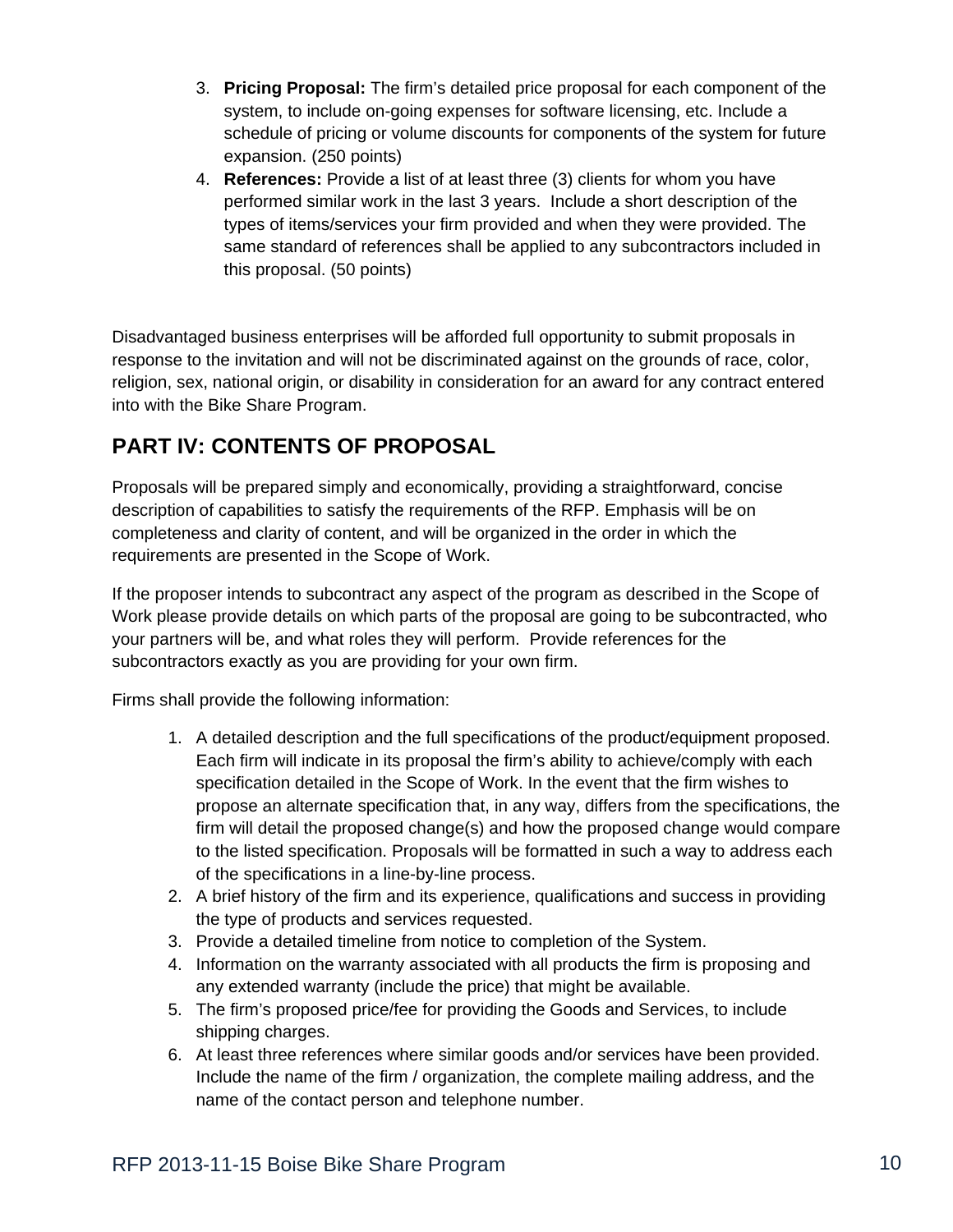## **PART V - PRICING**

VRT has sufficient resources to launch the first phase of the envisioned System in Spring / Summer of 2014, roughly 70 bikes and seven stations. VRT is interested in an option to procure expansions of the system over the horizon of the contract with the successful proposer. To that extent VRT is interested in specific price points for the bikes, stations and other components that would assist the agency in making decisions on what to purchase. If there are volume discounts for one or more of the components to the System they need to be clearly identified. Firms are encouraged to submit pricing that includes the following concepts: See Proposed Prices , Exhibit B.

- a) Pricing for a delivered System to include all products and services needed for the initial phase of System implementation. Pricing shall be itemized for each component of the System. (bikes, docking stations, kiosks, hardware, software, etc.)
- b) Pricing for installation and assembly of the System.
- c) Pricing for annual on-going System costs (software licensing, connectivity, maintenance and updates of System, etc.)
- d) Pricing (and/or a discount structure) for future potential expansion of the System to include not only pricing for future System expansion, but also pricing that will be available for System expansion into other areas in the City of Boise and surrounding communities. This pricing shall be made available to VRT, City government and/or University and other identified partners willing to invest in future expansion of the System. Pricing shall be itemized for each component of the System.
- e) Pricing (and/or a discount structure) for replacement parts needed including the acquisition of additional bicycles.
- f) Pricing (and/or a discount structure) for any maintenance plans available for the System, including any additional software licensing costs.
- g) Pricing for any warranty fees.
- h) Pricing for any other products/services needed for seamless continued operation of the System.
- i) The project will be administered in accordance with the Project Plans and Special Provisions, the Idaho Standards for Public Work Construction (ISPWC) including local agency modifications on local agency rights of way, and the 2004 Idaho Standard Specifications for Highway Construction, including current Supplemental Specifications within Idaho Transportation Department (ITD) rights of way.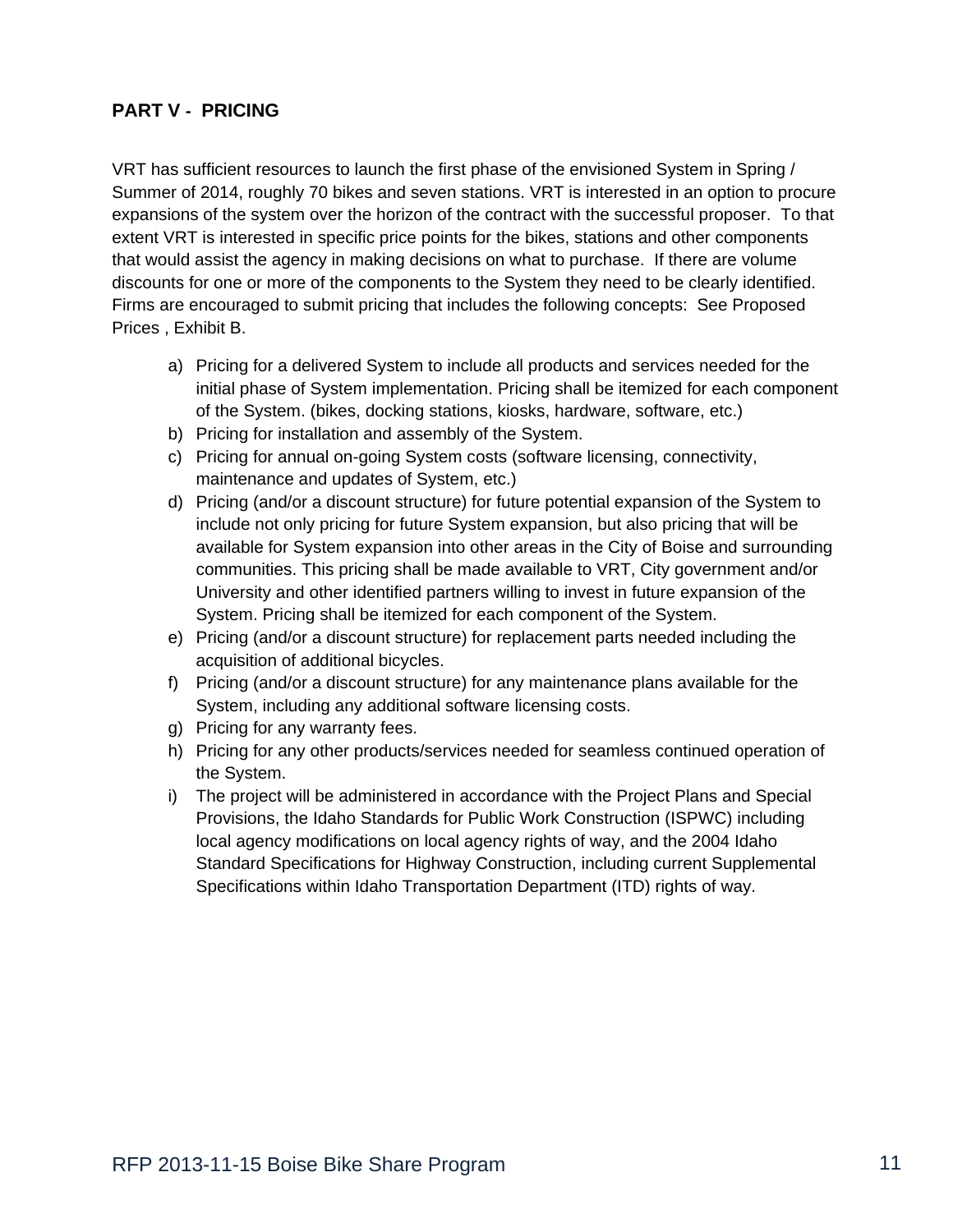# **PART VI: REQUIRED WRITTEN RESPONSES**

Clear and effective presentations are preferred. Content and completeness are important. Emphasis should be placed on the specific qualifications of the persons who are providing the information and who have experiences with the types of services and the firm's ability to manage these types of services. Elaborate, decorative or extraneous materials are strongly discouraged. The proposal shall address the Respondent's qualifications and any subconsultants on your team.

| <b>PART VI - Required Written Responses</b><br>A written response to all items is required and all responses will be evaluated. |                                                                                                                                                                                                                                                                                                                                                                                                                                                                                                                                                                     |     |  |  |
|---------------------------------------------------------------------------------------------------------------------------------|---------------------------------------------------------------------------------------------------------------------------------------------------------------------------------------------------------------------------------------------------------------------------------------------------------------------------------------------------------------------------------------------------------------------------------------------------------------------------------------------------------------------------------------------------------------------|-----|--|--|
| Item#                                                                                                                           | Maximum<br>The Respondent's written responses shall be appropriately headed with<br>available<br>the Item number in order to facilitate evaluation. Attach separate sheets<br>Raw<br>and return them with and as a part of your RFP response.<br><b>Score</b>                                                                                                                                                                                                                                                                                                       |     |  |  |
| 6.1                                                                                                                             | <b>Technical Requirements:</b> Describe how the firm will meet each of the<br>specifications detailed in the Scope of Work. If there are specifications that<br>the firm will not be able to meet, please provide an explanation or an<br>alternative that would substitute for the specification.                                                                                                                                                                                                                                                                  | 250 |  |  |
| 6.2                                                                                                                             | Project Management/Key Personnel: Identify by name and title the<br>specific skills of the person or persons who would be assigned to oversee<br>the management of the Boise Bike Share Program contract from your firm<br>and who will be the primary point of contact. Describe how this person<br>would interact with the Boise Bike Share Director. If there are to be<br>subcontractors, please identify them by name and title and explain which<br>aspects of the program they will be responsible for.                                                      | 100 |  |  |
| 6.3                                                                                                                             | Pricing:<br>Provide a detailed description of the proposed system based<br>on the specifications in the Scope of Work. Include itemized pricing for<br>each component of the system. Provide information on discounts available<br>for volume purchases and/or System expansion. Pricing information shall<br>also contain on-going expenses such as software licensing, System<br>maintenance, warranty, etc.                                                                                                                                                      | 250 |  |  |
| 6.4                                                                                                                             | References: Provide a list of at least three (3) clients for whom you have<br>performed similar work in the last 3 years. Provide a description of the<br>projects, their size (number of bikes and stations) and the name, address<br>and phone number of a person who can be contacted regarding your firm's<br>performance on the project. Include a short description of the types of<br>items/services your firm provided and when they were provided. The same<br>standard of references shall be applied to any subcontractors included in<br>this proposal. | 50  |  |  |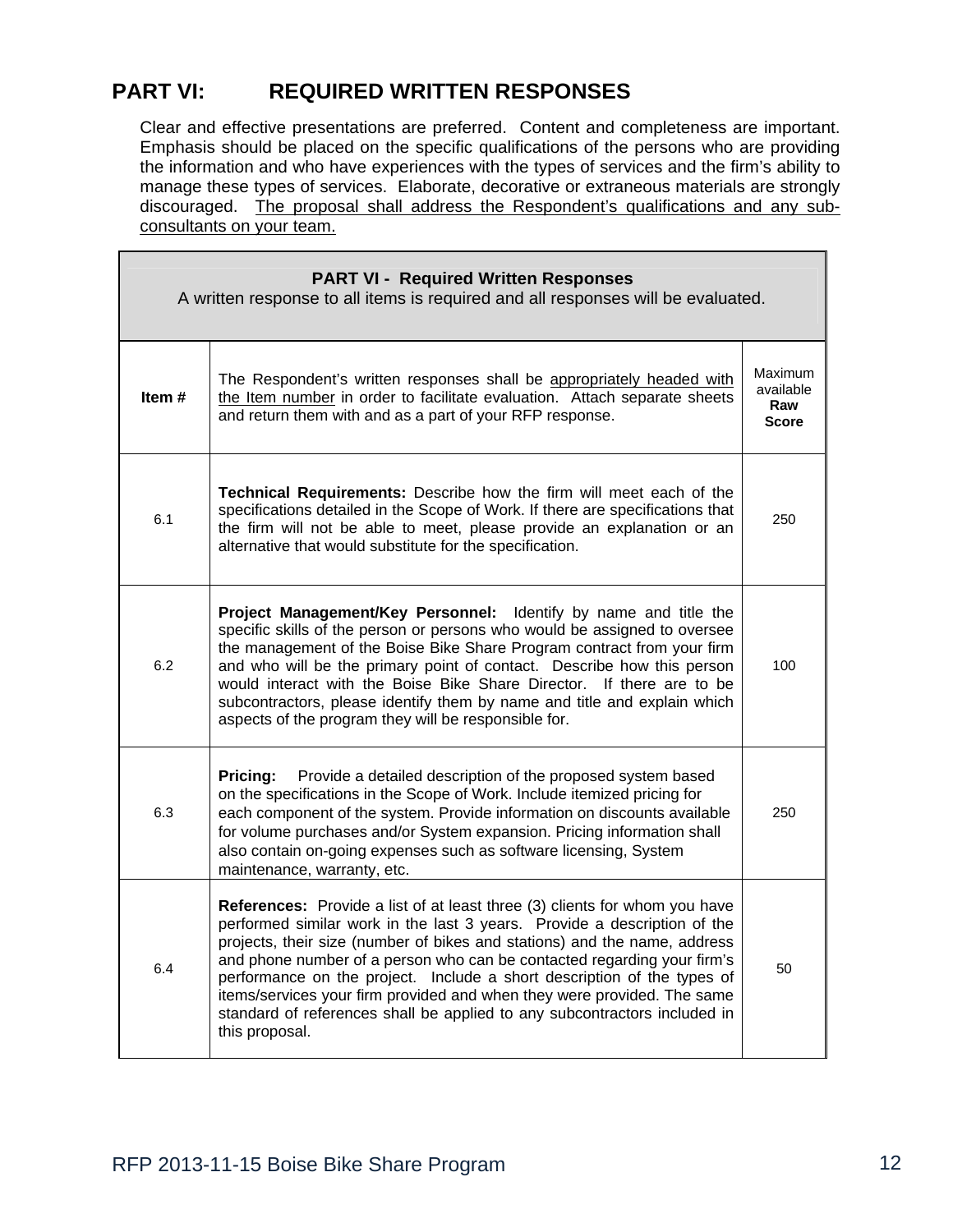## **PART VI cont. - REFERENCES**

## **A minimum of three (3) References are required**

| Company Name:           |  |
|-------------------------|--|
| Type of work performed: |  |
| When Performed:         |  |
| <b>Contact Name:</b>    |  |
| Contact Information:    |  |
| Company Name:           |  |
| Type of work performed: |  |
| When Performed:         |  |
| Contact Name:           |  |
| Contact Information:    |  |
| Company Name:           |  |
| Type of work performed: |  |
| When Performed:         |  |
| <b>Contact Name:</b>    |  |
| Contact Information:    |  |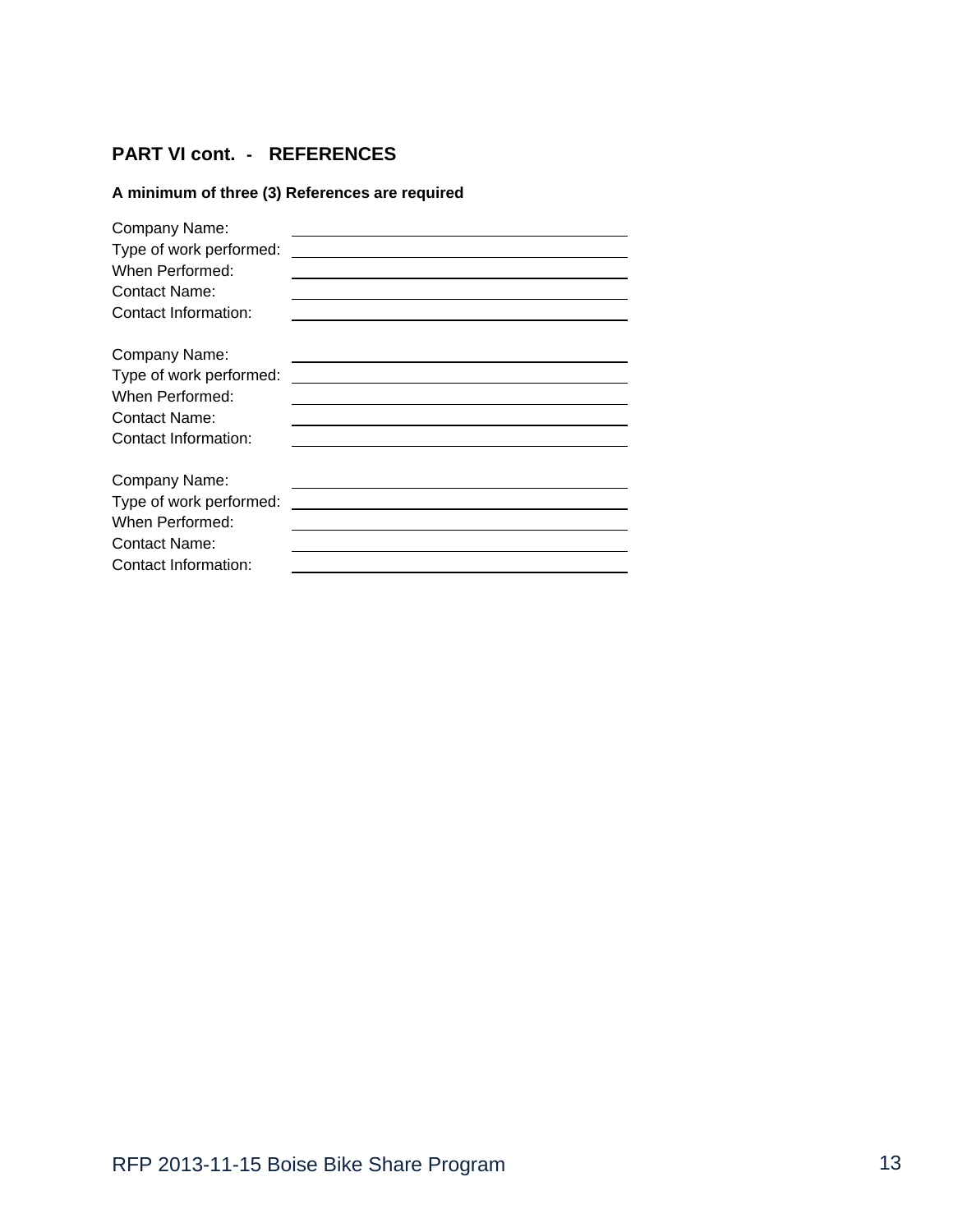## **PART VII -- FEDERAL CONTRACTING REQUIREMENTS**

**19.1 Disadvantaged Business Enterprises (DBA) Status.** VRT is required to seek qualified, certified DBE firms for contracting and purchasing opportunities. VRT encourages such participation. Supplier shall make known to VRT Supplier's status as a certified DBE. Should DBE status, as defined under Federal regulations, be claimed by Supplier, Supplier agrees to furnish written evidence of DBE certification from a governmental entity. Subsequent failure to furnish such proof may be considered by VRT as grounds for termination of this agreement. When sub-agreements with other parties are required to fulfill the Scope of Work, Supplier agrees to notify VRT of these contract opportunities and to seek qualified DBE firms from the published Idaho Transportation Department list (available from VRT) to perform the work. Supplier will notify VRT of the dollar value of the sub-agreement and the DBE status of any subcontractor or service provider. When DBE status is claimed for these subcontractors or service providers, Supplier shall provide VRT of written proof of DBE certification.

 **19.2 Prompt Payment and Return of Retainage.** Supplier agrees to pay each of its subcontractors for satisfactory performance of its contract no later than 30 calendar days from the receipt of each payment Supplier receives for that work from VRT, and to return retainage payments (if any) to each subcontractor within 30 calendar days after the subcontractor(s)' work is satisfactory completed. Any delay or postponement of payment from the above referenced time frame may occur only for good cause following written approval of VRT. This clause applies to both DBE and non-DBE subcontractors. It is the responsibility of the subcontractors to notify VRT of any Supplier's noncompliance with the foregoing.

 **19.3 Incorporation of Federal Transit Administration ("FTA") Terms.** The provisions of this Agreement include, in part, certain standard terms and conditions required by the United States Department of Transportation ("DOT"), whether or not expressly set forth in the preceding provisions of this Agreement. All contractual provisions required by DOT, as set forth in FTA C 4220.1F (Rev.3 February 15, 2011), are hereby incorporated by reference. Anything to the contrary herein notwithstanding, all FTA mandated terms shall be deemed to control in the event of a conflict with other provisions contained in this Agreement. Supplier shall not perform any act, fail to perform any act, or refuse to comply with any request by VRT which would cause VRT to be in violation of the FTA terms and conditions.

**19.4 Federal Changes.** Supplier shall at all times comply with all applicable FTA regulations, policies, procedures and directives, including without limitation those listed directly or by reference in the Master Agreement between Purchaser and FTA, as they may be amended or promulgated from time to time during the term of this Agreement. Supplier's failure to so comply shall constitute a material breach of this Agreement.

**19.5 Civil Rights** The following requirements apply to this Agreement: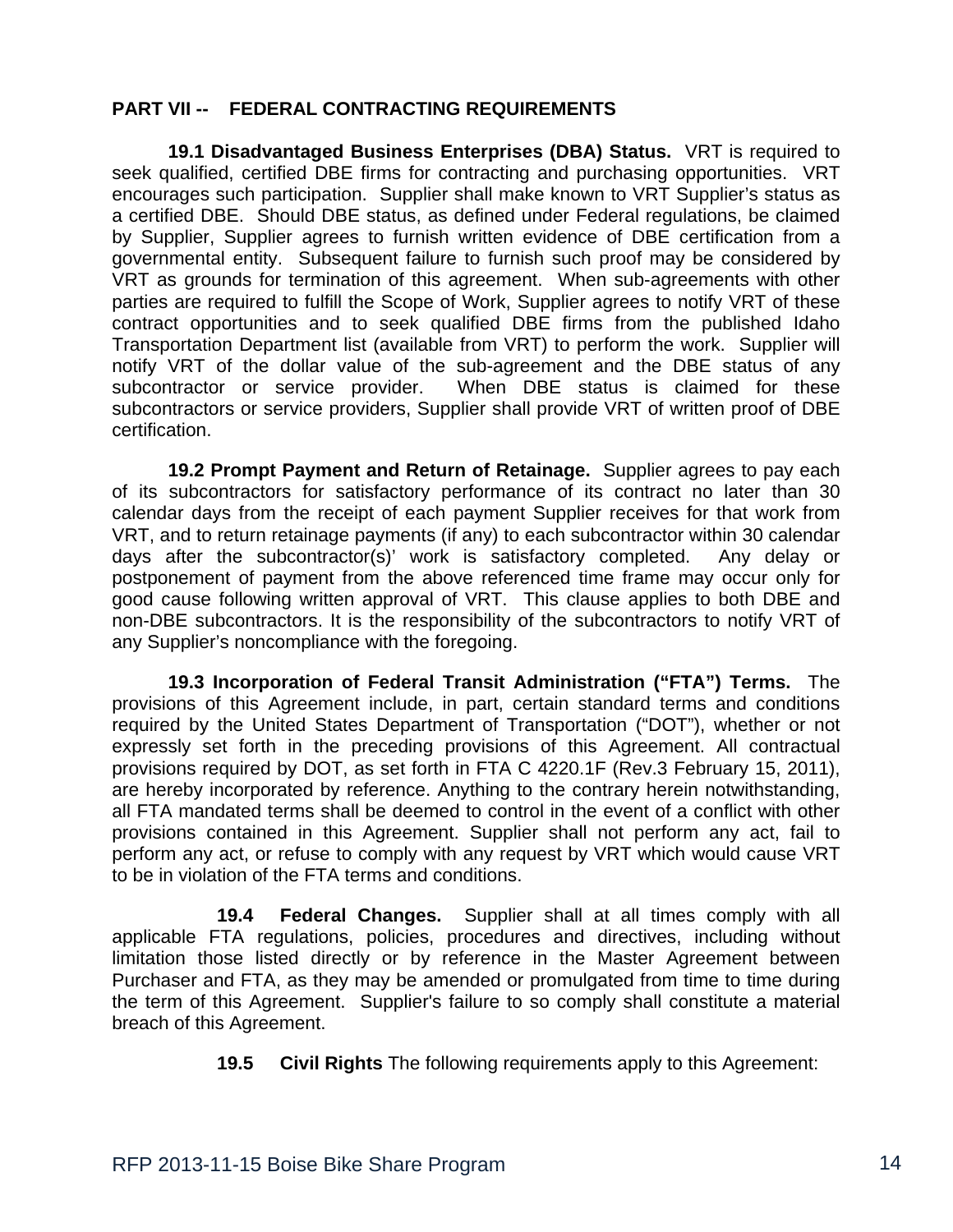**Nondiscrimination** In accordance with Title VI of the Civil Rights Act, as amended, 42 U.S.C. § 2000d, section 303 of the Age Discrimination Act of 1975, as amended, 42 U.S.C. § 6102, section 202 of the Americans with Disabilities Act of 1990, 42 U.S.C. § 12132, and Federal transit law at 49 U.S.C. § 5332, Supplier agrees that it will not discriminate against any employee or applicant for employment because of race, color, creed, national origin, sex, age, or disability. In addition, Supplier agrees to comply with applicable Federal implementing regulations and other implementing requirements FTA may issue.

**Equal Employment Opportunity**. The following equal employment opportunity requirements apply to this Agreement:

 **Race, Color, Creed, National Origin, Sex.** In accordance with Title VII of the Civil Rights Act, as amended, 42 U.S.C. § 2000e, and Federal transit laws at 49 U.S.C. § 5332, Supplier agrees to comply with all applicable equal employment opportunity requirements of U.S. Department of Labor (U.S. DOL) regulations, "Office of Federal Contract Compliance Programs, Equal Employment Opportunity, Department of Labor," 41 C.F.R. Parts 60 et seq ., (which implement Executive Order No. 11246, "Equal Employment Opportunity," as amended by Executive Order No. 11375, "Amending Executive Order 11246 Relating to Equal Employment Opportunity," 42 U.S.C. § 2000e note), and with any applicable Federal statutes, executive orders, regulations, and Federal policies that may in the future affect activities undertaken in the course of providing the cervices contracted for under this Agreement. Supplier agrees to take affirmative action to ensure that applicants are employed, and that employees are treated during employment, without regard to their race, color, creed, national origin, sex, or age. Such action shall include, but not be limited to, the following: employment, upgrading, demotion or transfer, recruitment or recruitment advertising, layoff or termination; rates of pay or other forms of compensation; and selection for training, including apprenticeship. In addition, Supplier agrees to comply with any implementing requirements FTA may issue.

 **Age**. In accordance with section 4 of the Age Discrimination in Employment Act of 1967, as amended, 29 U.S.C. § § 623 and Federal transit law at 49 U.S.C. § 5332, Supplier agrees to refrain from discrimination against present and prospective employees for reason of age. In addition, Supplier agrees to comply with any implementing requirements FTA may issue.

 **Disabilities** In accordance with section 102 of the Americans with Disabilities Act, as amended, 42 U.S.C. § 12112, Supplier agrees that it will comply with the requirements of U.S. Equal Employment Opportunity Commission, "Regulations to Implement the Equal Employment Provisions of the Americans with Disabilities Act," 29 C.F.R. Part 1630, pertaining to employment of persons with disabilities. In addition, Supplier agrees to comply with any implementing requirements FTA may issue.

Supplier also agrees to include these requirements in each subcontract financed in whole or in part with Federal assistance provided by FTA, modified only if necessary to identify the affected parties.

## 20 **Program Fraud and False or Fraudulent Statements or Related Acts**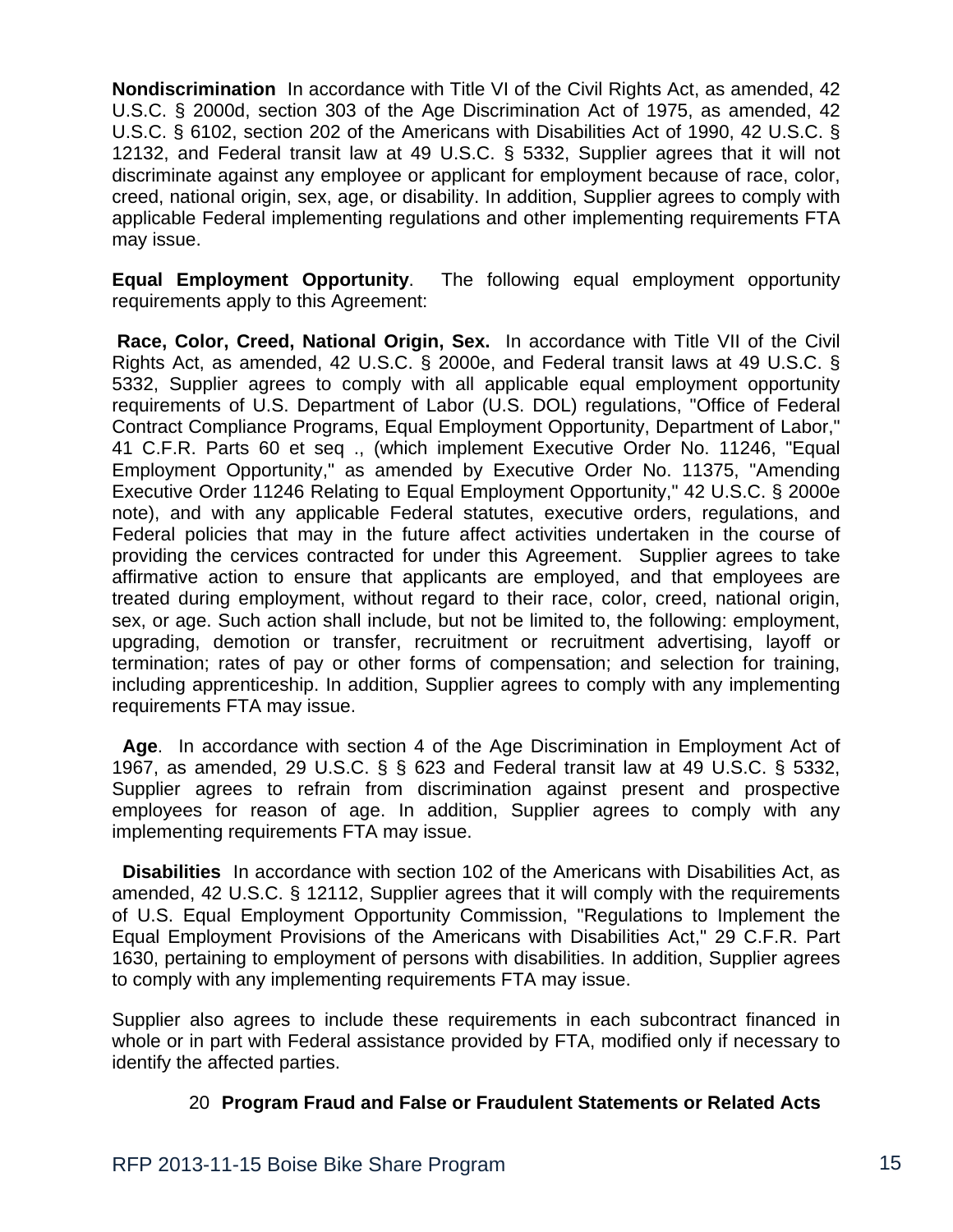Supplier acknowledges that the provisions of the Program Fraud Civil Remedies Act of 1986, as amended, 31 U.S.C. § § 3801 et seq. and U.S. DOT regulations, "Program Fraud Civil Remedies," 49 C.F.R. Part 31, apply to its actions pertaining to the good and services to be provided under this Agreement. Upon execution of this Agreement, Supplier certifies or affirms the truthfulness and accuracy of any statement it has made, it makes, it may make, or causes to be made, pertaining to this Agreement or the FTA assisted project for which the work under this Agreement is being performed. In addition to other penalties that may be applicable, Supplier further acknowledges that if it makes, or causes to be made, a false, fictitious, or fraudulent claim, statement, submission, or certification, the Federal Government reserves the right to impose the penalties of the Program Fraud Civil Remedies Act of 1986 on Supplier to the extent the Federal Government deems appropriate.

Supplier also acknowledges that if it makes, or causes to be made, a false, fictitious, or fraudulent claim, statement, submission, or certification to the Federal Government under a contract connected with a project that is financed in whole or in part with Federal assistance originally awarded by FTA under the authority of 49 U.S.C. § 5307, the Government reserves the right to impose the penalties of 18 U.S.C. § 1001 and 49 U.S.C. § 5307(n)(1) on Supplier, to the extent the Federal Government deems appropriate.

Supplier agrees to include the above two clauses in each subcontract financed in whole or in part with Federal assistance provided by FTA. It is further agreed that the clauses shall not be modified, except to identify the subcontractor who will be subject to the provisions.

## **20.4 No Obligation by the Federal Government.**

VRT and Supplier acknowledge and agree that, notwithstanding any concurrence by the Federal Government in or approval of the solicitation or award of this Agreement, absent the express written consent by the Federal Government, the Federal Government is not a party to this Agreement and shall not be subject to any obligations or liabilities to VRT, Supplier, or any other party (whether or not a party to that contract) pertaining to any matter resulting from this Agreement.

Supplier agrees to include the above clause in each subcontract financed in whole or in part with Federal assistance provided by FTA. It is further agreed that the clause shall not be modified, except to identify the subcontractor who will be subject to its provisions.

# **20.5 Federal Privacy Act Requirements.**

Supplier agrees to comply with, and assures the compliance of its employees with, the information restrictions and other applicable requirements of the Privacy Act of 1974, 5 U.S.C. § 552a. Among other things, Supplier agrees to obtain the express consent of the Federal Government before Supplier or its employees operate a system of records on behalf of the Federal Government. Supplier understands that the requirements of the Privacy Act, including the civil and criminal penalties for violation of that Act, apply to those individuals involved, and that failure to comply with the terms of the Privacy Act may result in termination of this Agreement.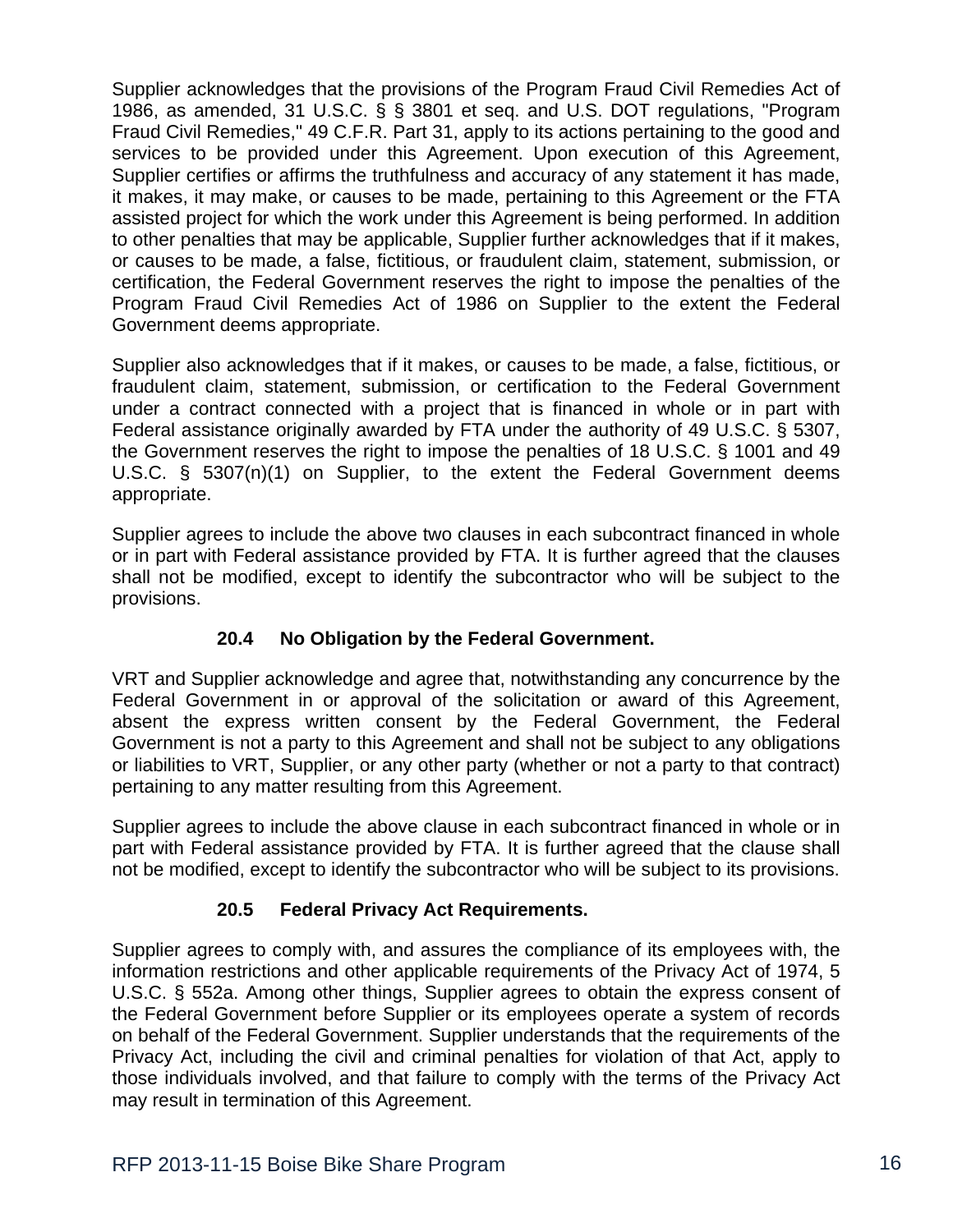Supplier also agrees to include these requirements in each subcontract to administer any system of records on behalf of the Federal Government financed in whole or in part with Federal assistance provided by FTA.

## **20.6 Records Disclosure.**

Supplier agrees to provide VRT, the FTA Administrator, the Comptroller General of the United States or any of their authorized representatives access to any books, documents, papers and records of Supplier which are directly pertinent to this Agreement for the purposes of making audits, examinations, excerpts and transcriptions. Supplier also agrees, pursuant to 49 C. F. R. 633.17 to provide the FTA Administrator or his authorized representatives including any PMO Supplier access to Supplier's records and construction sites pertaining to a major capital project, defined at 49 U.S.C. 5302(a)1, which is receiving federal financial assistance through the programs described at 49 U.S.C. 5307, 5309 or 5311.

Supplier agrees to permit any of the foregoing parties to reproduce by any means whatsoever or to copy excerpts and transcriptions as reasonably needed.

Supplier agrees to maintain all books, records, accounts and reports required under this Agreement for a period of not less than three years after the date of termination or expiration of this Agreement, except in the event of litigation or settlement of claims arising from the performance of this Agreement, in which case Supplier agrees to maintain same until VRT, the FTA Administrator, the Comptroller General, or any of their duly authorized representatives, have disposed of all such litigation, appeals, claims or exceptions related thereto. Reference 49 CFR 18.39(i) (11).

**20.7 Energy Conservation.** Supplier agrees to comply with mandatory standards and policies relating to energy efficiency which are contained in the state energy conservation plan issued in compliance with the Energy Policy and Conservation Act.

**19.11 Americans with Disabilities Act (ADA).** Supplier agrees to comply with all applicable requirements of the Americans with Disabilities Act of 1990 (ADA), as amended, 42 USC § 12101 et seq.; section 504 of the Rehabilitation Act of 1973, as amended, 29 USC § 794; 49 USC § 5301(d); and any implementing requirements FTA may issue. These regulations provide that no handicapped individual, solely by reason of his or her handicap, be excluded from participation in, be denied the benefits of, or be subjected to discrimination under any program or activity included in or resulting from this Agreement.

## **19.12 Buy America Requirement.**

Supplier agrees to comply with 49 U.S.C. 5323(j) and 49 C.F.R. Part 661, which provide that Federal funds may not be obligated unless steel, iron, and manufactured products used in FTA-funded projects are produced in the United States, unless a waiver has been granted by FTA or the product is subject to a general waiver. General waivers are listed in 49 C.F.R. 661.7, and include final assembly in the United States for 15 passenger vans and 15 passenger wagons produced by Chrysler Corporation, and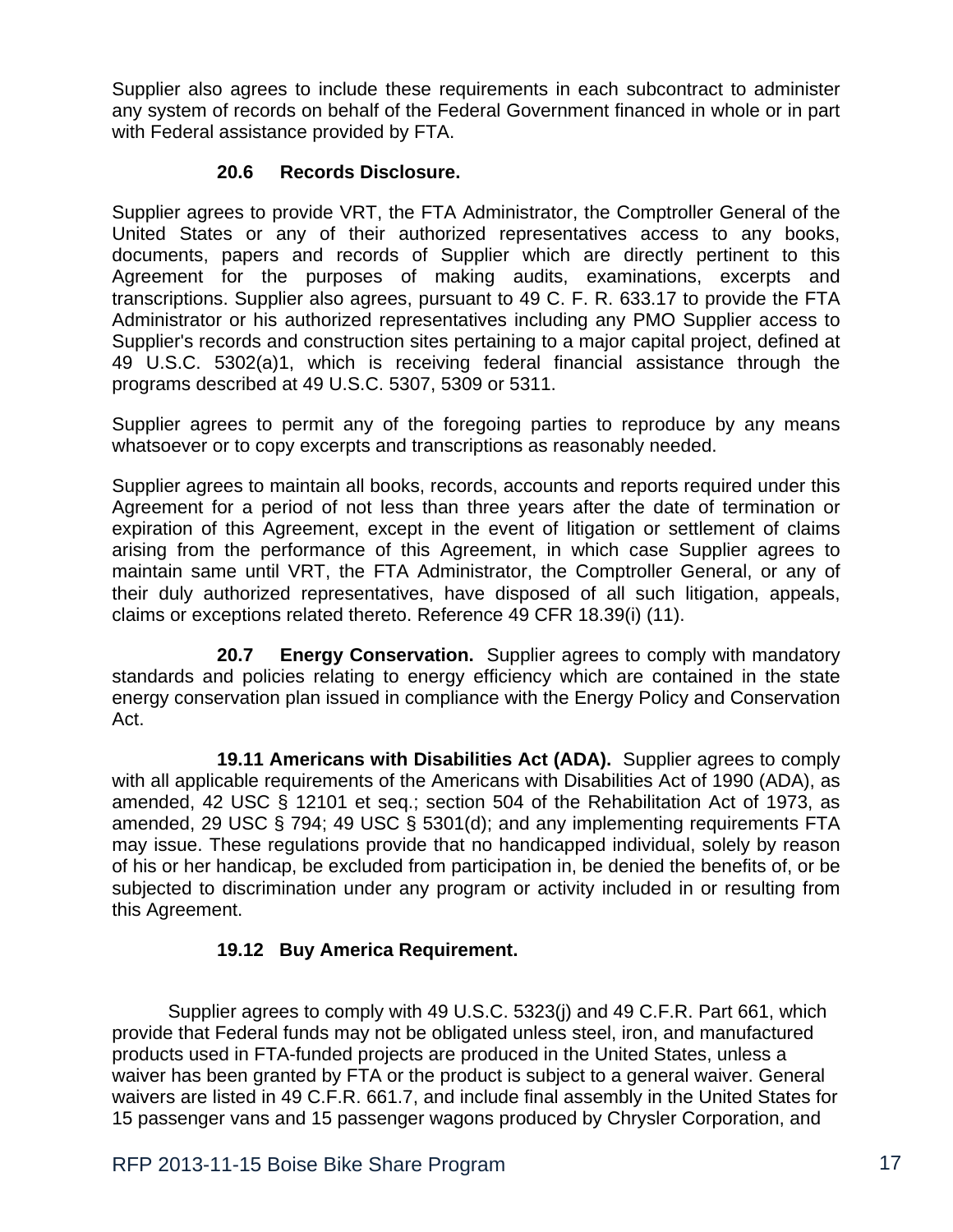microcomputer equipment and software. Separate requirements for rolling stock are set out at 49 U.S.C. 5323(j) (2) (C) and 49 C.F.R. 661.11. Rolling stock shall be assembled in the United States and have a 60 percent domestic content.

A bidder or offeror shall submit to the FTA recipient the appropriate Buy America certification (below) with all bids or offers on FTA-funded contracts, except those subject to a general waiver. Bids or offers that are not accompanied by a completed Buy America certification shall be rejected as nonresponsive. This requirement does not apply to lower tier subcontractors.

## **19.13 Recycled Products.**

Supplier agrees to comply with all the requirements of Section 6002 of the Resource Conservation and Recovery Act (RCRA), as amended (42 U.S.C. 6962), including but not limited to the regulatory provisions of 40 CFR Part 247, and Executive Order 12873, as they apply to the procurement of the items designated in Subpart B of 40 CFR Part 247.

## **19.14 Clean Water Act**

Supplier agrees to comply with all applicable standards, orders or regulations issued pursuant to the Federal Water Pollution Control Act, as amended, 33 U.S.C. 1251 et seq. Supplier agrees to report each violation to VRT and understands and agrees that VRT will, in turn, report each violation as required to assure notification to FTA and the appropriate EPA Regional Office.

Supplier also agrees to include these requirements in each subcontract exceeding \$100,000 financed in whole or in part with Federal assistance provided by FTA.

## **19.15 Clean Air Act.**

Supplier agrees to comply with all applicable standards, orders or regulations issued pursuant to the Clean Air Act, as amended, 42 U.S.C. §§ 7401 et seq . Supplier agrees to report each violation to VRT and understands and agrees that VRT will, in turn, report each violation as required to assure notification to FTA and the appropriate EPA Regional Office.

Supplier also agrees to include these requirements in each subcontract exceeding \$100,000 financed in whole or in part with Federal assistance provided by FTA.

## **19.16 Lobbying Limitations and Certification**

By executing this Agreement, Supplier certifies that, to the best of his or her knowledge and belief, that:

No Federal appropriated funds have been paid or will be paid, by or on behalf of Supplier, to any person for influencing or attempting to influence an officer or employee of an agency, a Member of Congress, an officer or employee of Congress, or an employee of a Member of Congress in connection with the awarding of any Federal contract, the making of any Federal grant, the making of any Federal loan, the entering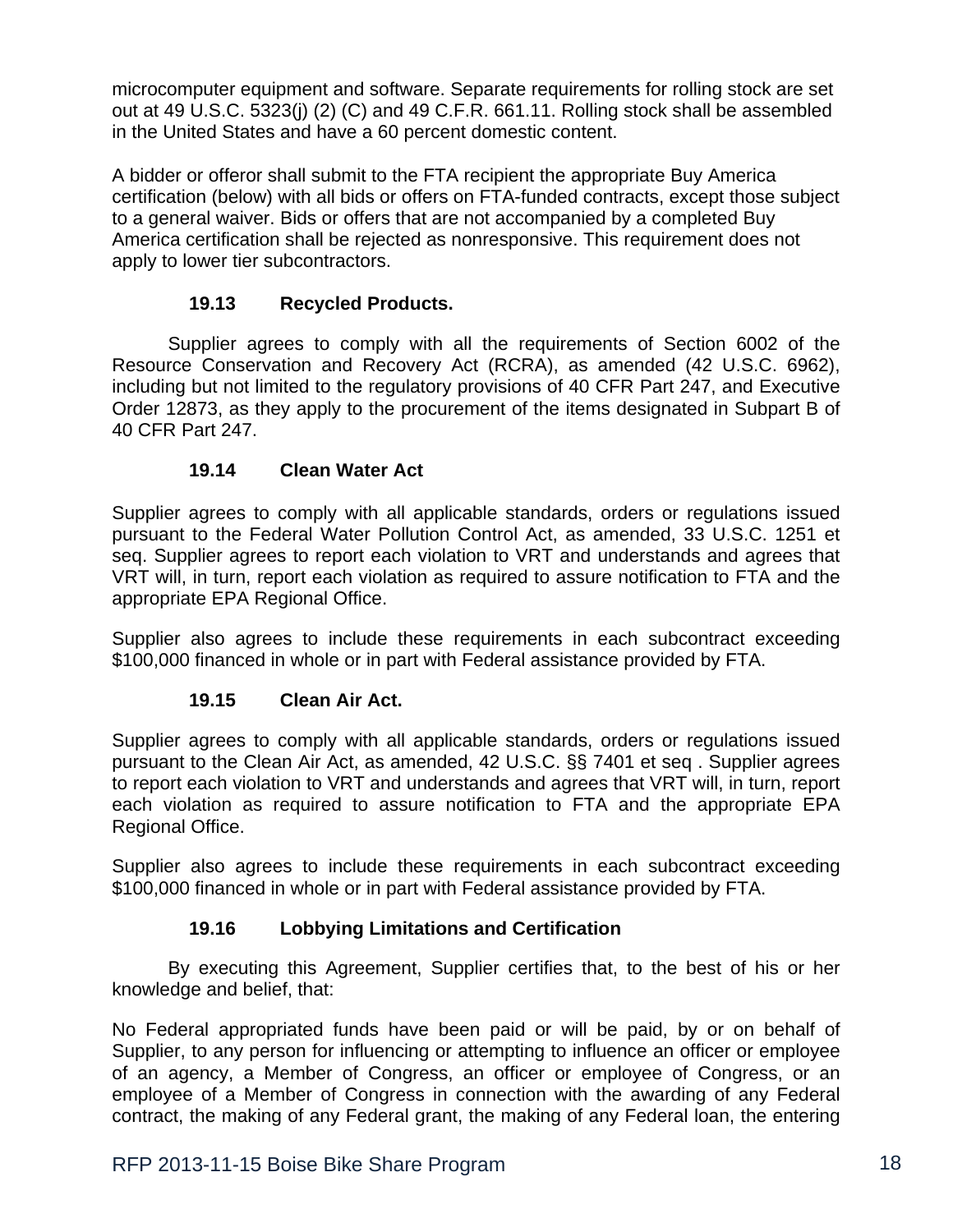into of any cooperative agreement, and the extension, continuation, renewal, amendment, or modification of any Federal contract, grant, loan, or cooperative agreement.

If any funds other than Federal appropriated funds have been paid or will be paid to any person for making lobbying contacts to an officer or employee of any agency, a Member of Congress, an officer or employee of Congress, or an employee of a Member of Congress in connection with this Federal contract, grant, loan, or cooperative agreement, Supplier shall complete and submit Standard Form--LLL, "Disclosure Form to Report Lobbying," in accordance with its instructions (as amended by "Government wide Guidance for New Restrictions on Lobbying," 61 Fed. Reg. 1413 [1/19/96]).

Supplier shall require that the language of this certification be included in the award documents for all sub-awards at all tiers (including subcontracts, sub-grants, and contracts under grants, loans, and cooperative agreements) and that all subrecipients shall certify and disclose accordingly.

 This certification is a material representation of fact upon which reliance was placed when this transaction was made or entered into. Submission of this certification is a prerequisite for making or entering into this transaction imposed by 31, U.S.C. § 1352 (as amended by the Lobbying Disclosure Act of 1995). Any person who fails to file the required certification shall be subject to a civil penalty of not less than \$10,000 and not more than \$100,000 for each such failure.

## **19.17 Debarment and Suspension (Nonprocurement)**

## **Certification Regarding Debarment, Suspension, and Other Responsibility Matters**.

By signing and submitting this Agreement, Supplier is providing certification of the facts set out below.

The certification in this clause is a material representation of fact upon which reliance was placed when this transaction was entered into. If it is later determined that the prospective lower tier participant knowingly rendered an erroneous certification, in addition to other remedies available to the Federal Government, VRT may pursue available remedies, including suspension and/or debarment.

Supplier shall provide immediate written notice to VRT if at any time Supplier learns that its certification was erroneous when submitted or has become erroneous by reason of changed circumstances.

The terms "covered transaction," "debarred," "suspended," "ineligible," "lower tier covered transaction," "participant," "persons," "lower tier covered transaction," "principal," "proposal," and "voluntarily excluded," as used in this clause, have the meanings set out in the Definitions and Coverage sections of rules implementing Executive Order 12549 [49 CFR Part 29]. You may contact VRT for assistance in obtaining a copy of those regulations.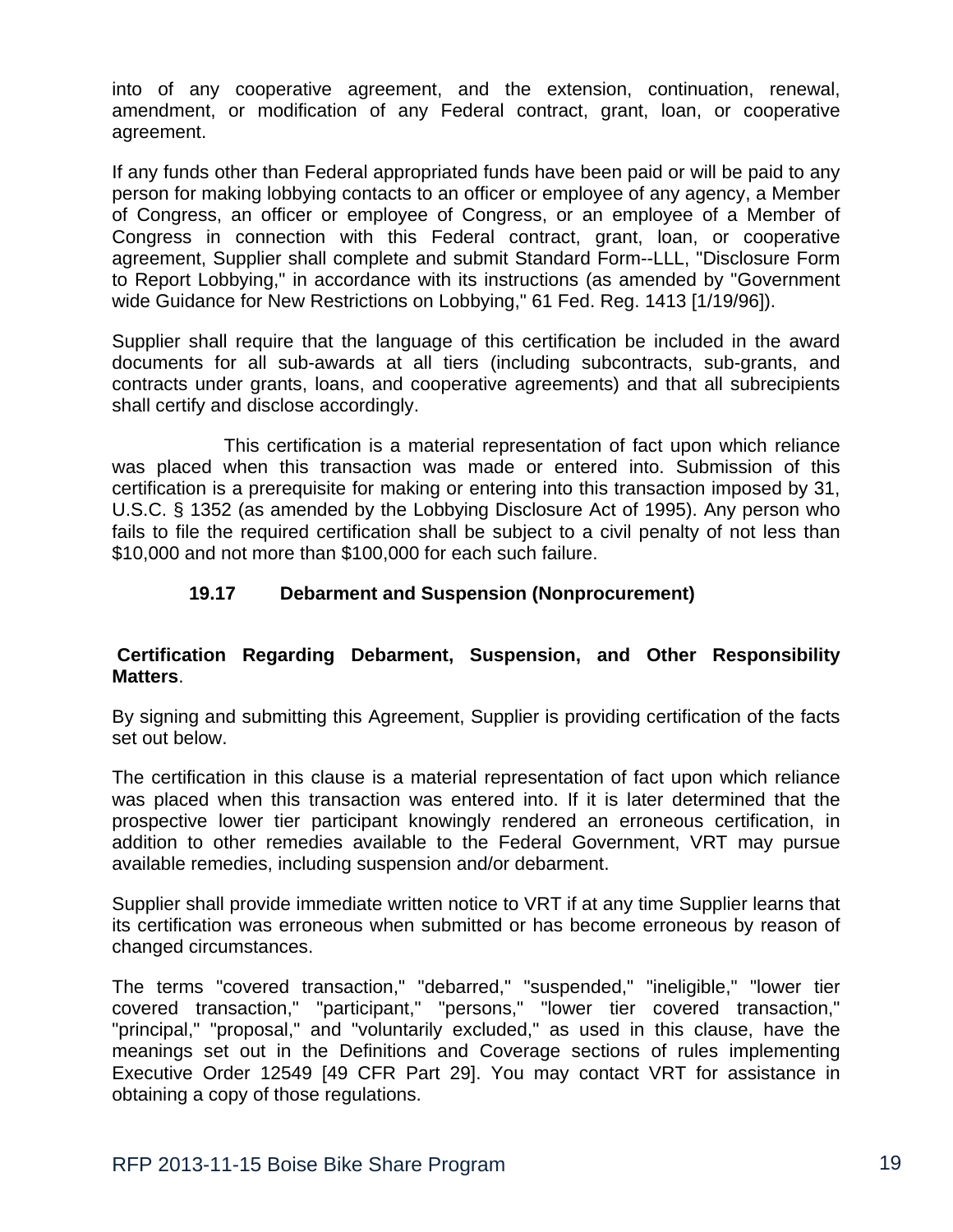Supplier agrees by entering into this Agreement, should the proposed covered transaction be entered into, it shall not knowingly enter into any lower tier covered transaction with a person who is debarred, suspended, declared ineligible, or voluntarily excluded from participation in this covered transaction, unless authorized in writing by VRT.

Supplier further agrees by entering into this Agreement that it will include the clause titled "Certification Regarding Debarment, Suspension, Ineligibility and Voluntary Exclusion - Lower Tier Covered Transaction", without modification, in all lower tier covered transactions and in all solicitations for lower tier covered transactions.

Supplier, as a participant in a covered transaction may rely upon a certification of a prospective participant in a lower tier covered transaction that it is not debarred, suspended, ineligible, or voluntarily excluded from the covered transaction, unless it knows that the certification is erroneous. A participant may decide the method and frequency by which it determines the eligibility of its principals. Each participant may, but is not required to, check the Nonprocurement List issued by U.S. General Service Administration.

Nothing contained in the foregoing shall be construed to require establishment of system of records in order to render in good faith the certification required by this clause. The knowledge and information of a participant is not required to exceed that which is normally possessed by a prudent person in the ordinary course of business dealings.

Except for transactions authorized under Paragraph 5 above, if Supplier, as a participant in a covered transaction knowingly enters into a lower tier covered transaction with a person who is suspended, debarred, ineligible, or voluntarily excluded from participation in this transaction, in addition to all remedies available to the Federal Government, VRT may pursue available remedies including suspension and/or debarment.

## **PART VII - RESPONDENT'S INFORMATION & CERTIFICATION**

**RESPONDENT ACKNOWLEDGES RECEIPT OF THE FOLLOWING ADDENDA(S):** 

| <b>ADDENDA#</b> | <b>DATE</b> |
|-----------------|-------------|
|                 |             |
| 2.              |             |
| 3.              |             |
|                 |             |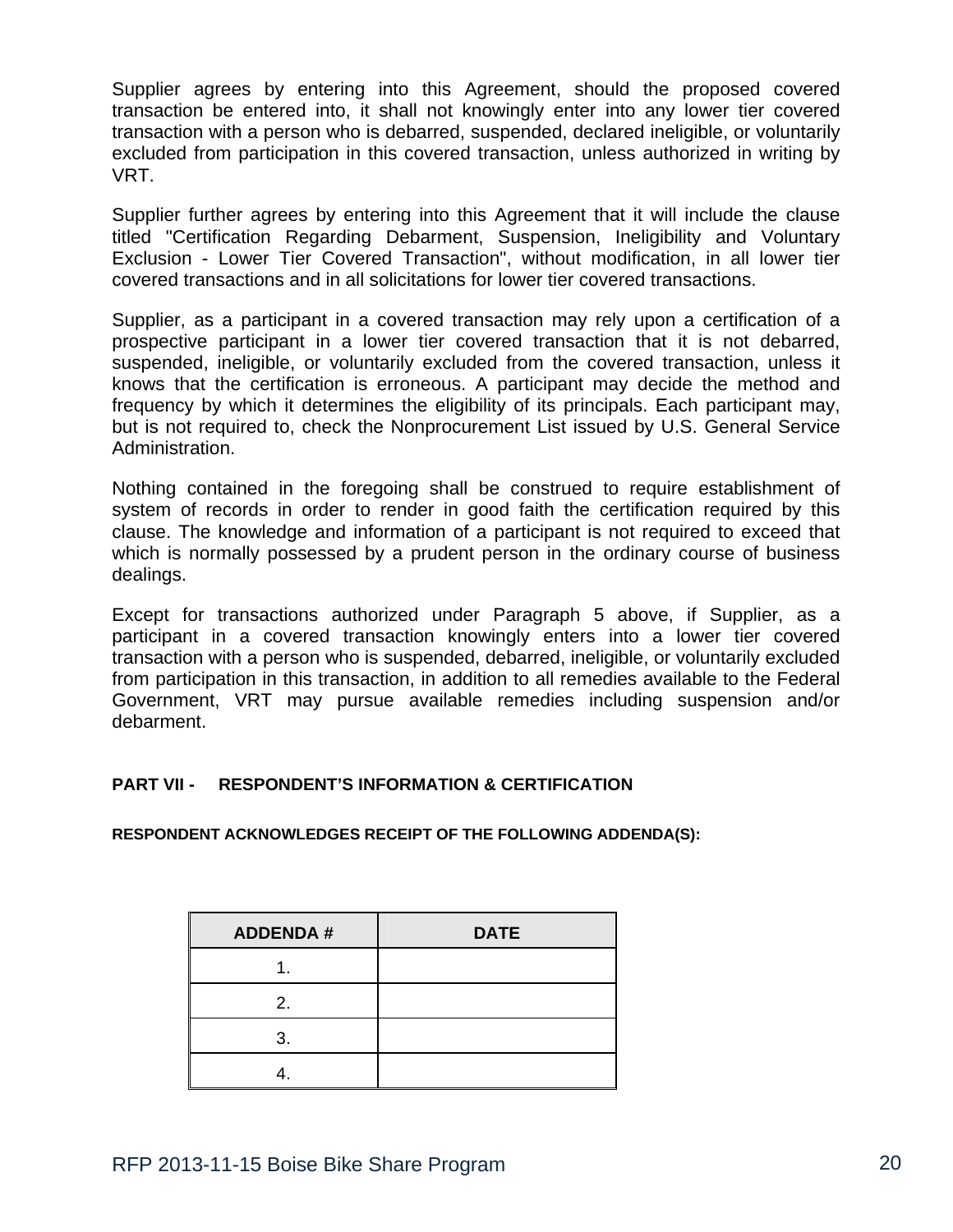## **RESPONDENT (GENERAL INFORMATION)**

The undersigned certifies as follows:

- (1) That he/she has read and understands all requirements and specifications of the proposal invitation; and
- (2) That he/she agrees to all requirements, specifications, terms, and conditions of the proposal referenced above; and
- (3) That he/she will furnish the designated items(s) and /or service(s) as quoted in the Proposal; and
- (4) That he/she certifies under penalty of perjury that the Respondent is, to the best of his/her knowledge, not in violation of any Idaho tax law; and
- (5) That his/her company has been certified as one of the following registered business classifications:

| DBE ____ Corporation________ Other (identify): _________________________________ |  |  |  |
|----------------------------------------------------------------------------------|--|--|--|
| Idaho Resident Bidder: Yes: No: No: No:                                          |  |  |  |
|                                                                                  |  |  |  |
|                                                                                  |  |  |  |
|                                                                                  |  |  |  |
|                                                                                  |  |  |  |
|                                                                                  |  |  |  |
|                                                                                  |  |  |  |
|                                                                                  |  |  |  |
| Project Manager Name (if different from Contact Person): _______________________ |  |  |  |
|                                                                                  |  |  |  |
| Address where correspondence should be sent:                                     |  |  |  |

Respondent understands and agrees that, by his/her signature, if awarded the contract for the project, he/she is entering into a contract with Valley Regional Transit that incorporates the terms and conditions of the Project Services Agreement.

Consultant understands that this proposal constitutes a firm proposal to Valley Regional Transit that cannot be withdrawn for one hundred twenty (120) calendar days from the

RFP 2013-11-15 Boise Bike Share Program 21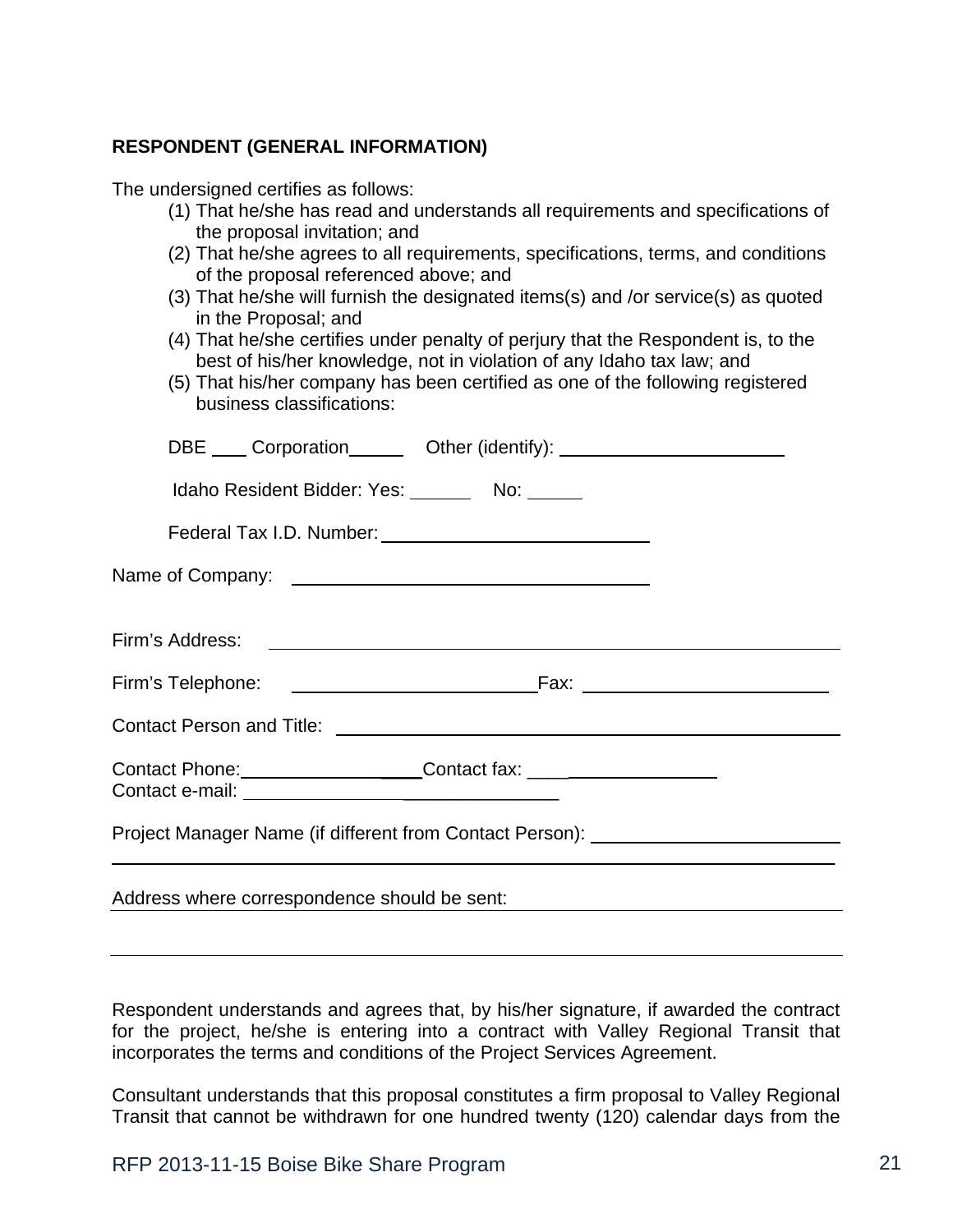date of the deadline for receipt of proposals. The successful Respondent agrees to deliver to Valley Regional Transit the required insurance certificates no later than ten (10) calendar days after the date of Contract Award by VRT and before any work can commence on the project.

Respondent, Company Name: \_\_\_\_\_\_\_\_\_\_\_\_\_\_\_\_\_\_\_\_\_\_\_\_\_\_\_\_\_\_\_

Respondent's Signature \_\_\_\_\_\_\_\_\_\_\_\_\_\_\_\_\_\_\_\_\_\_\_\_\_\_\_\_\_\_\_\_\_\_\_\_\_\_

Date \_\_\_\_\_\_\_\_\_\_\_\_\_\_\_\_\_\_\_\_\_\_\_\_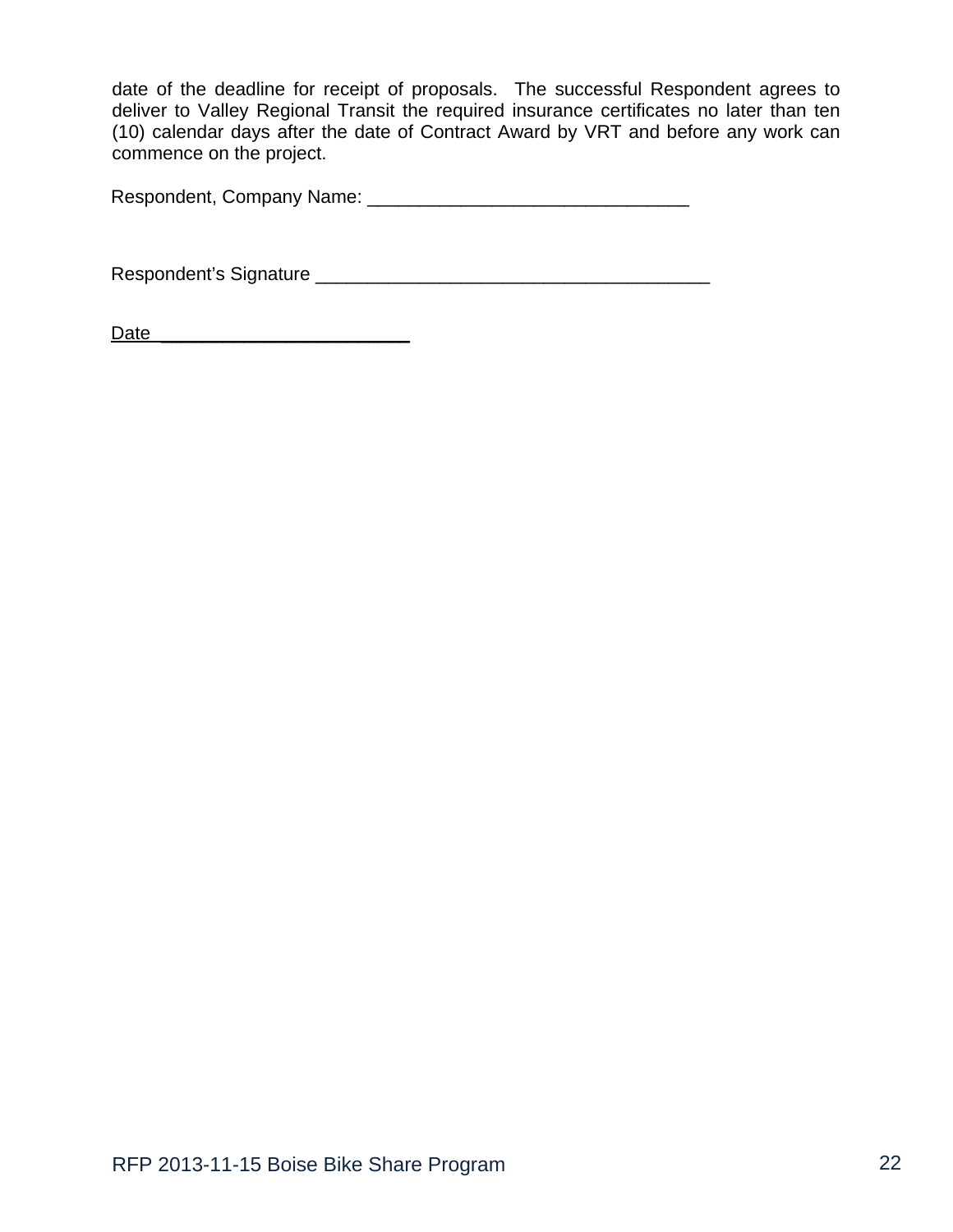## **CONFLICT OF INTEREST AFFIDAVIT**

The undersigned, being first duly sworn on oath states on behalf of the Respondent:

**Conflict of Interest** - That the Respondent, by entering into this contact with VRT is to perform or provide work, services or materials to Valley Regional Transit, has thereby covenanted, and by this affidavit does again covenant any such interest, which conflicts in any manner or degree with the services required to be performed under this contract and that it shall not employ any person or agent having any such a interest. In the event that the Respondent, its agents, employees, or representatives, hereafter acquire such a conflict of interest, it shall immediately disclose such interest to Valley Regional Transit and take action immediately to eliminate the conflict or to withdraw from this contract, as Valley Regional Transit may require**.** 

**Contingent Fees and Gratuities** - That the Respondent, by entering into this contract with VRT to perform or provide services or materials for VRT has thereby covenanted, and by this affidavit does again covenant and assure:

- 1. That no person or selling agency except employees or designated, agents or representatives of the Respondent has been employed or trained to solicit or secure this contract with an agreement or understand that a commission, percentage, brokerage, or contingent fee would be paid; and
- 2. That no gratuities, in the form of entertainment, gifts or otherwise, were offered or given by the Respondent or any of its agents, employees or representatives, to any official, member or employee of Valley Regional Transit or other governmental agency with a view toward securing this contract or securing favorable treatment with respect to the awarding or amending, or the making of any determination with respect to the performance of ht this contract.

Company Name

By:

Title: **The Community of the Community of the Community of the Community of the Community of the Community of the Community of the Community of the Community of the Community of the Community of the Community of the Commun**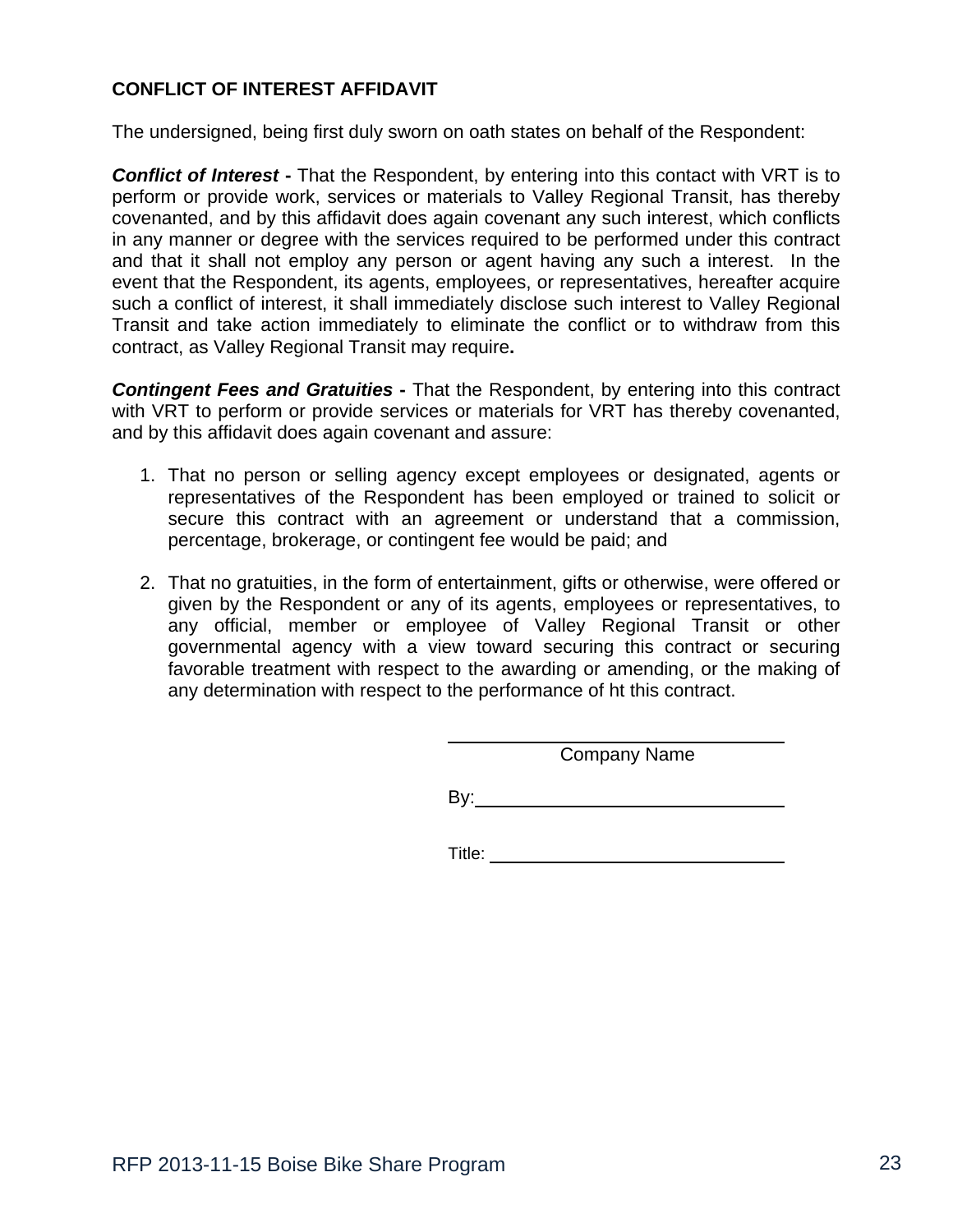## **Suspension and Debarment**

This contract is a covered transaction for purposes of 49 CFR Part 29. As such, the respondent is required to verify that none of the respondent, its principals, as defined at 49 CFR 29.995, or affiliates, as defined at 49 CFR 29.905, are excluded or disqualified as defined at 49 CFR 29.940 and 29.945.

The respondent is required to comply with 49 CFR 29, Subpart C and shall include the requirement to comply with 49 CFR 29, Subpart C in any lower tier covered transaction it enters into.

By signing and submitting its bid or proposal, the bidder or proposer certifies as follows:

The certification in this clause is a material representation of fact relied upon by Valley Regional Transit. If it is later determined that the bidder or proposer knowingly rendered an erroneous certification, in addition to remedies available to Valley Regional Transit the Federal Government may pursue available remedies, including but not limited to suspension and/or debarment. The bidder or proposer agrees to comply with the requirements of 49 CFR 29, Subpart C while this offer is valid and throughout the period of any contract that may arise from this offer. The bidder or proposer further agrees to include a provision requiring such compliance in its lower tier covered transactions.

## *If there are any exceptions to this certification, insert the exceptions in the space below***:**

Exceptions will not necessarily result in denial of award, but will be considered in determining proposal responsibility. For any exception noted below, indicate to whom it applies, initiating agency, and dates of action. Providing false information may result in criminal prosecution or administrative sanctions.

\_\_\_\_\_\_\_\_\_\_\_\_\_\_\_\_\_\_\_\_\_\_\_\_\_\_\_\_\_\_\_\_\_\_\_\_\_\_\_\_\_\_ \_\_\_\_\_\_\_\_\_\_\_\_\_\_\_\_\_\_\_\_\_\_\_\_\_\_\_\_\_\_\_\_

COMPANY NAME (Type or Print) AUTHORIZED SIGNATURE

\_\_\_\_\_\_\_\_\_\_\_\_\_\_\_\_\_\_\_\_\_\_\_\_\_\_\_\_\_\_\_\_\_\_\_\_\_\_\_\_\_\_ \_\_\_\_\_\_\_\_\_\_\_\_\_\_\_\_\_\_\_\_\_\_\_\_\_\_\_\_\_\_\_\_

NAME & TITLE (Type or Print)

CITY, STATE, ZIP TELEPHONE

\_\_\_\_\_\_\_\_\_\_\_\_\_\_\_\_\_\_\_\_\_\_\_\_\_\_\_\_\_\_\_\_\_\_\_\_\_\_\_\_\_\_ \_\_\_\_\_\_\_\_\_\_\_\_\_\_\_\_\_\_\_\_\_\_\_\_\_\_\_\_\_\_\_\_

\_\_\_\_\_\_\_\_\_\_\_\_\_\_\_\_\_\_\_\_\_\_\_\_\_\_\_\_\_\_\_\_\_\_\_\_\_\_\_\_\_\_ DATE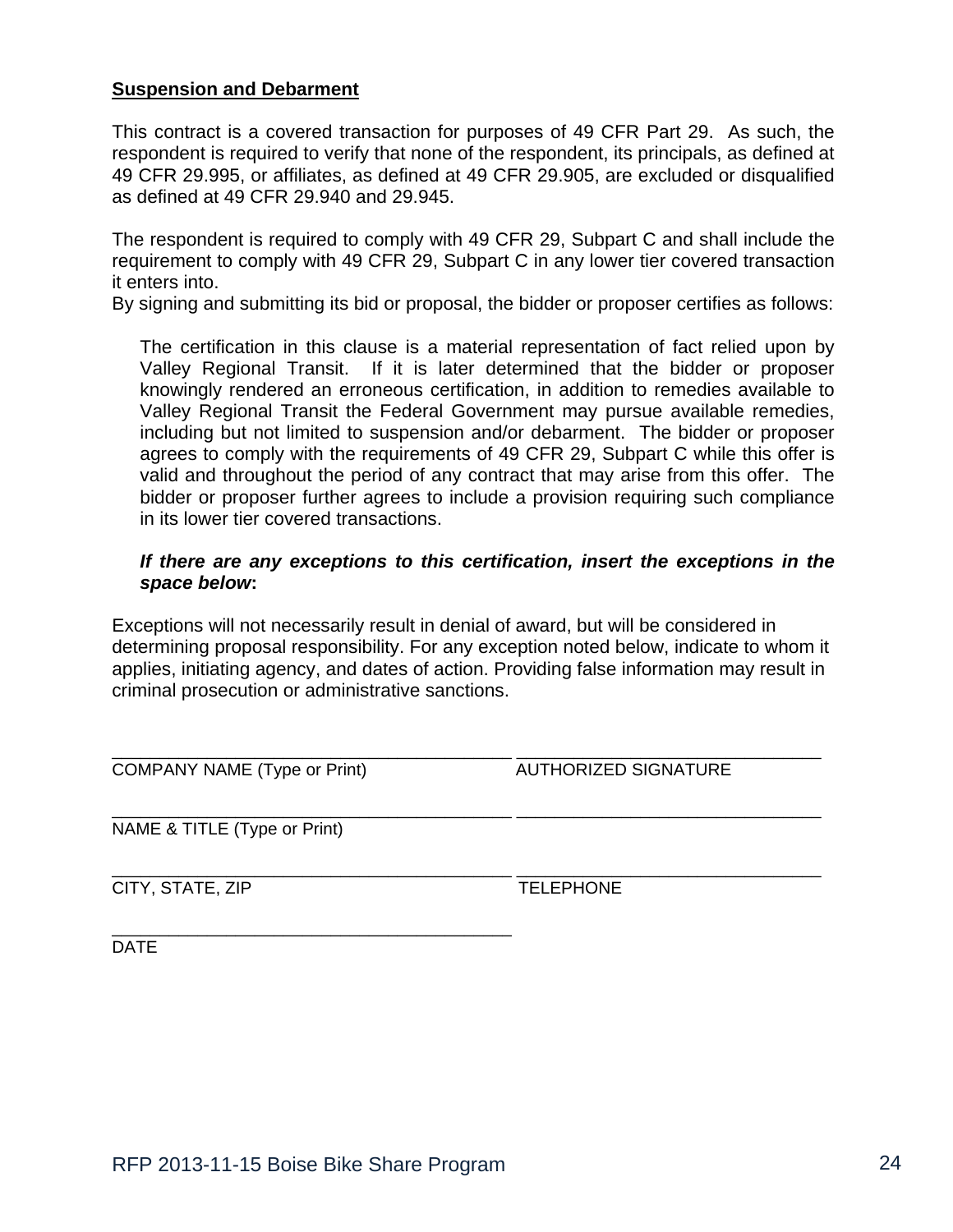## ATTACHMENT A

#### **REQUEST FOR EXCEPTIONS, CLARIFICATIONS, AND CHANGES**

|                                                                                              |  | Contract No.                                   |
|----------------------------------------------------------------------------------------------|--|------------------------------------------------|
|                                                                                              |  | Date: __________________                       |
| Document Reference (check one):<br><b>General Requirements</b><br>Specifications<br>Contract |  | Page No. ____________<br>Section No: Section 4 |
|                                                                                              |  |                                                |

PROPOSER'S REQUEST:

VRT Response:

Approved Denied

VRT Comments:

VRT Authorized Signature Date of Response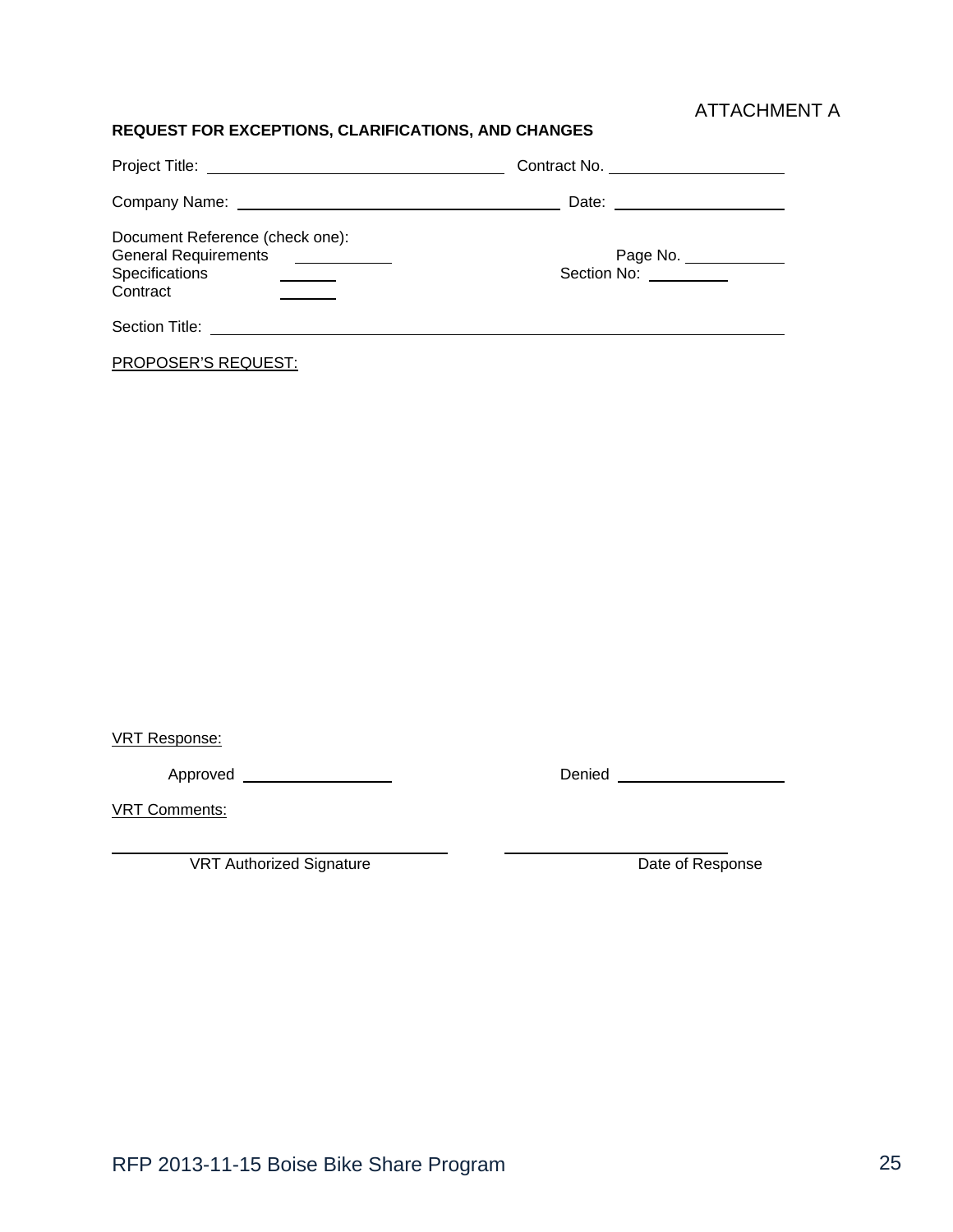# **Exhibit A**

| Bike Share Program Time Schedule RFP2013-11-15 |                             |  |  |
|------------------------------------------------|-----------------------------|--|--|
| Friday, November 15, 2013                      | <b>RFP</b> issued           |  |  |
| Friday, November 29, 2013                      | Written questions due       |  |  |
| Thursday, December 12, 2013                    | Response to questions due   |  |  |
| Thursday, December 27, 2013                    | Vendor Proposals due        |  |  |
| Monday, January 17, 2014                       | <b>Expected Award Date.</b> |  |  |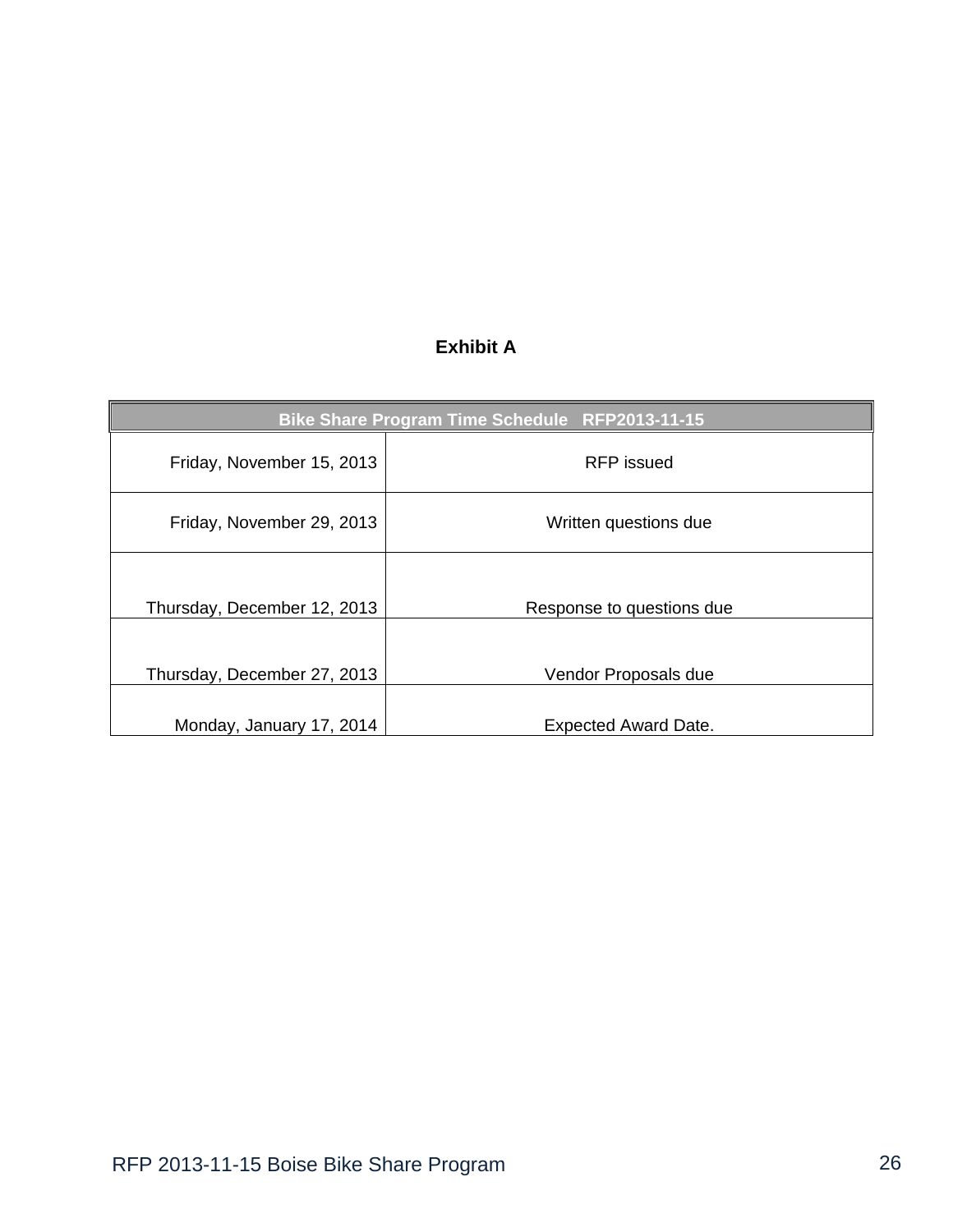| <b>PROPOSED PRICE LIST</b><br><b>Exhibit B</b> |                 |                                    |              |                    |
|------------------------------------------------|-----------------|------------------------------------|--------------|--------------------|
|                                                |                 | RFP 2014-01-01                     |              |                    |
|                                                |                 |                                    | <b>EACH</b>  |                    |
| <b>ITEM</b>                                    | <b>QUANTITY</b> | <b>DESCRIPTION</b>                 | <b>PRICE</b> | <b>TOTAL PRICE</b> |
|                                                |                 | <b>EQUIPMENT</b>                   |              |                    |
| $\mathbf{1}$                                   | 70              | <b>Bicycles</b>                    |              |                    |
| $\overline{2}$                                 | $\overline{7}$  | <b>Bike Share Stations</b>         |              |                    |
| 3                                              | $\overline{7}$  | <b>Kiosks</b>                      |              |                    |
| 4                                              | 70              | Docks for 70 Bicycles              |              |                    |
| 5                                              | $\overline{7}$  | <b>Station Base</b>                |              |                    |
| 6                                              | $\overline{7}$  | Map/Sign Module                    |              |                    |
| 7                                              | 7               | Solar Kit                          |              |                    |
| 8                                              |                 | Other                              |              |                    |
| 9                                              |                 | Other                              |              |                    |
| 9                                              |                 | Other                              |              |                    |
|                                                |                 | SOFTWARE                           |              |                    |
| 10                                             | $\overline{7}$  | Software for stations              |              |                    |
| 11                                             | $\mathbf{1}$    | Software design/development        |              |                    |
| 12                                             | 70              | Software or bikes                  |              |                    |
| 13                                             |                 | Other software fees                |              |                    |
|                                                |                 | <b>INSTALLATION &amp; ASSEMBLY</b> |              |                    |
| 14                                             | $\overline{7}$  | <b>Installation of Kiosks</b>      |              |                    |
| 15                                             |                 | Installation of Software           |              |                    |
| 16                                             | $\overline{7}$  | Installation of Bicycle Docks      |              |                    |
| 17                                             |                 | <b>Assembly Fees</b>               |              |                    |
| 18                                             |                 | <b>Testing Fees</b>                |              |                    |
| 19                                             |                 | <b>Other Installation Fees</b>     |              |                    |
|                                                |                 | SHIPPING AND HANDLING              |              |                    |
| 20                                             | 70              | <b>Bike shipping</b>               |              |                    |
| 21                                             | $\overline{7}$  | <b>Station shipping</b>            |              |                    |
| 22                                             |                 | Other shipping fees                |              |                    |
|                                                |                 | ADDITIONAL LAUNCH COSTS            |              |                    |
| 23                                             |                 | Travel expenses                    |              |                    |
| 24                                             |                 | Other launch costs                 |              |                    |
|                                                |                 | <b>ONGOING COSTS</b>               |              |                    |
| 25                                             | $\overline{7}$  | Software fees for stations         |              |                    |
| 26                                             | 70              | Software fees for bikes            |              |                    |
| 27                                             | $\overline{7}$  | Connectivity fees for stations     |              |                    |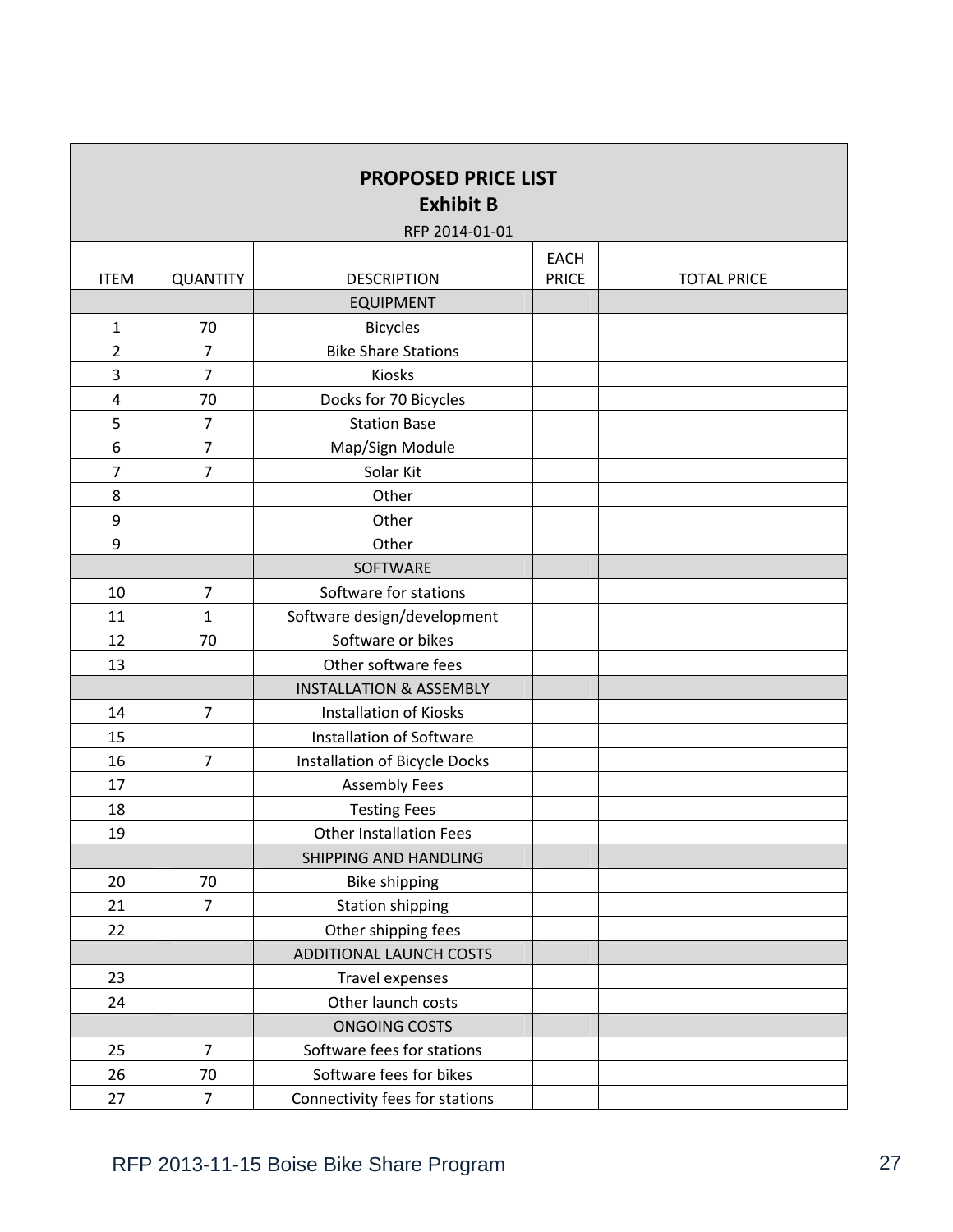| 28 | 70                                  | Connectivity fees for bikes   |              |  |
|----|-------------------------------------|-------------------------------|--------------|--|
| 29 | 70                                  | Maitenance for bikes          |              |  |
| 30 | $\overline{7}$                      | Maintenance for stations      |              |  |
| 31 |                                     | Other costs                   |              |  |
|    |                                     | MAINTENANCE SERVICE & SUPPORT |              |  |
| 32 |                                     | Year 1                        |              |  |
| 33 |                                     | Year 2                        |              |  |
| 34 |                                     | Year 3                        |              |  |
| 35 |                                     | Year 4                        |              |  |
|    |                                     | SOFTWARE LICENSE & UPGRADE    |              |  |
| 36 |                                     | Year 1                        |              |  |
| 37 |                                     | Year 2                        |              |  |
| 38 |                                     | Year 3                        |              |  |
| 39 |                                     | Year 4                        |              |  |
|    |                                     | <b>WARRANTY</b>               |              |  |
| 40 |                                     | Year 1                        |              |  |
| 41 |                                     | Year 2                        |              |  |
| 42 |                                     | Year 3                        |              |  |
| 43 |                                     | Year 4                        |              |  |
|    |                                     |                               | <b>TOTAL</b> |  |
|    |                                     |                               | <b>BID</b>   |  |
|    | <b>Estimated Delivery Schedule:</b> |                               |              |  |
|    |                                     |                               |              |  |
|    |                                     |                               |              |  |
|    |                                     |                               |              |  |
|    |                                     |                               |              |  |

Respondent's (Company) name: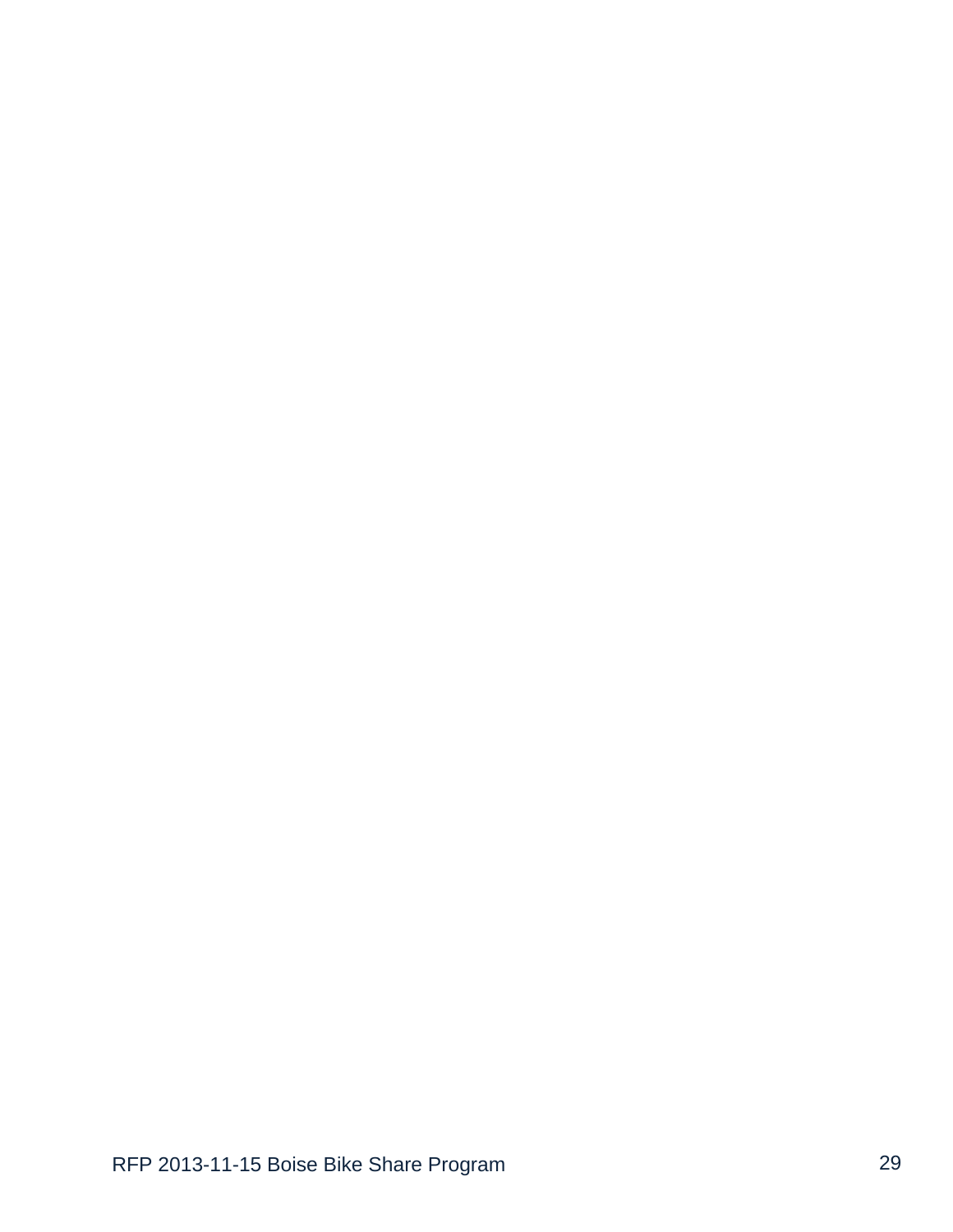# **ATTACHMENT B**

# **PROPOSED STATION LOCATION MAP**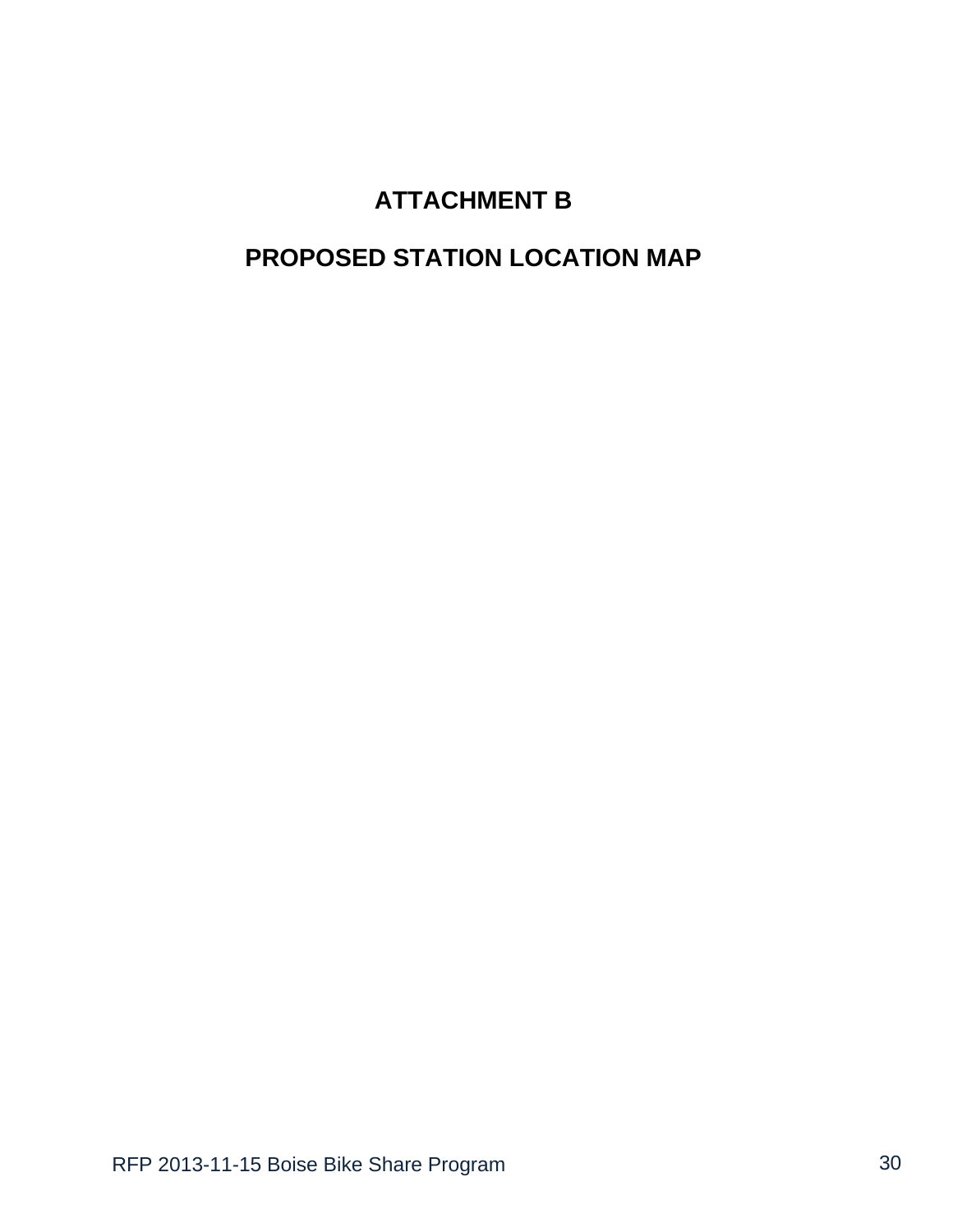

# **Bike Share Station Locations with Descriptions**

## **Blue Dots - Phase I**

## **Old Borah Post Office**

This location is close to downtown eateries, the Capitol, condos and offices. The location has broad sidewalks and is state-owned property. SW corner of 8th and Bannock.

#### **City Hall Plaza**

The City Hall Plaza is going to be renovated soon, it is a broad open space with high visibility. Since it is city owned property and the city supports bike share, this seems like a logical location. East side of Capitol Blvd between Main and Idaho. **Boise Centre on the Grove**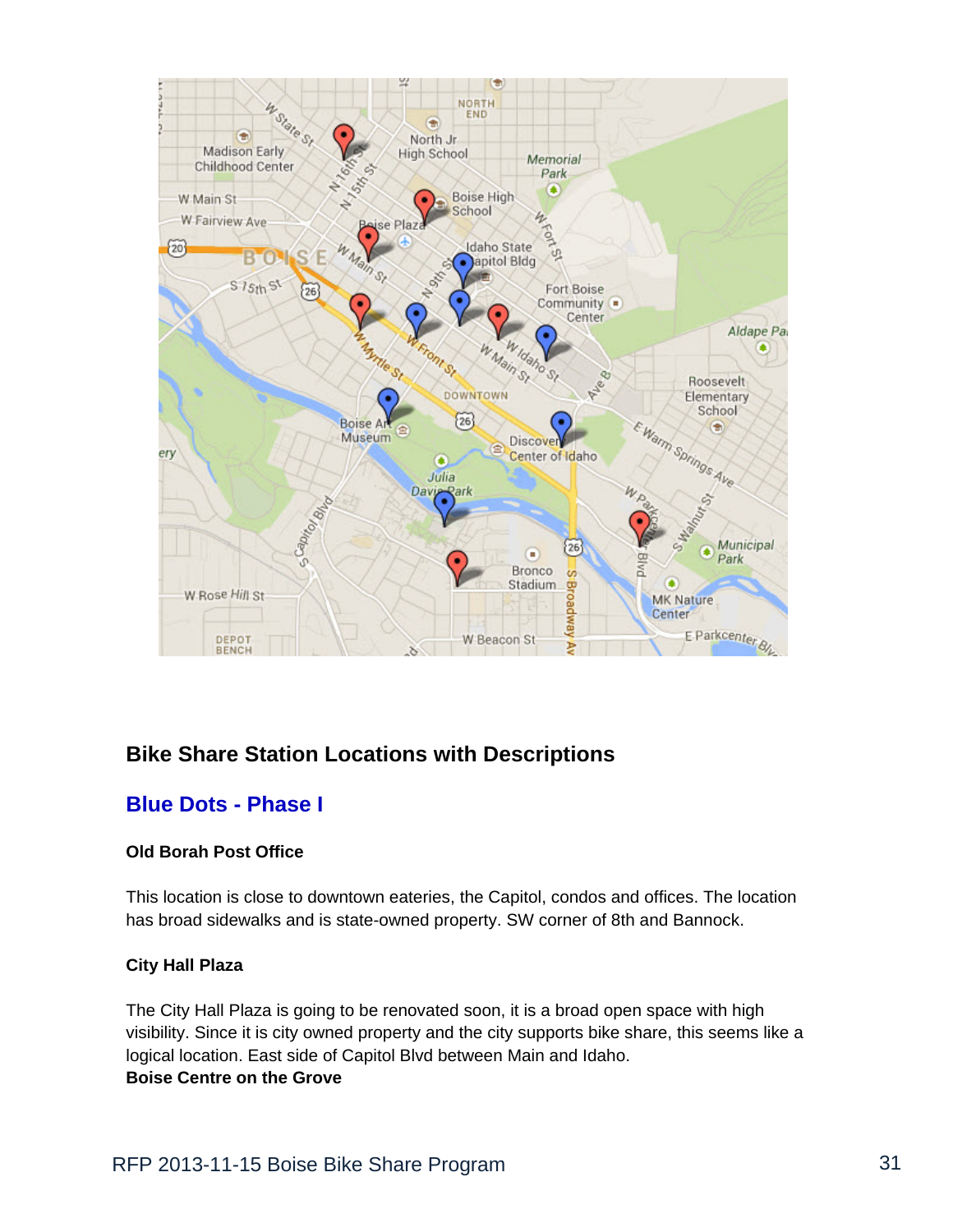This is a big open space where citizens gather in the summer for Alive After Five and the Saturday market. High visibility and publicly owned property make this a good choice for a bike station.

We are looking at an area that is currently grass on the north side of Front Street, the SE corner of the Boise Centre on the Grove. It is an indentation off the main 8th Street pedestrian corridor, directly abutting the Centre building.

## **St. Luke's Campus**

St. Luke's represents a dense, 24-hour, seven-day-a-week employment center. The campus is just a little bit too far from the downtown core for people to walk for lunch. The campus is crowded, but there might be the possibility of using parking spaces in a lot on 2nd Street between Idaho and Bannock, or south of Main Street near an employee parking garage

## **East end of downtown**

The original suggestion was for a station at the Ada County Courthouse, but the stakeholders thought that placing the station further east, near the U of I Water Center, Winco and Whole Foods would be a better location. High visibility, residential population in apartments, retail destinations, the U of I campus and state offices all make this a good location.

There is a broad, open plaza that wraps around the Water Center to the South and Southwest. There is already existing bike parking.

## **Cultural District Area**

This area offers high visibility and access to the Boise Public Library on one side of Capitol Blvd and the Art and History Museums on the other. It also offers great access to the Boise Greenbelt and the Boise State University campus. Not far to the north are several large hotel complexes and BoDo, a retail, office and dining and entertainment destination. It was thought by the stakeholders that putting the station on the Capitol Blvd would increase visibility.

The actual location would be in 2-3 current street parking spaces on the west side of the street in front of the Boise Art Museum. We suggest the spaces furthest to the north, close to the entrance to the park.

## **Albertson Library BSU Campus**

The original proposal was to put bike share on the Quad at BSU, but the campus transportation plan doesn't allow bikes on the Quad. There is open space to the NW of the Albertson Library, which is currently bike parking. There is also a bike path nearby. This location is also near residence halls on the BSU campus. There is a bridge that crosses the river not far from this location that would facilitate traffic from Julia Davis park.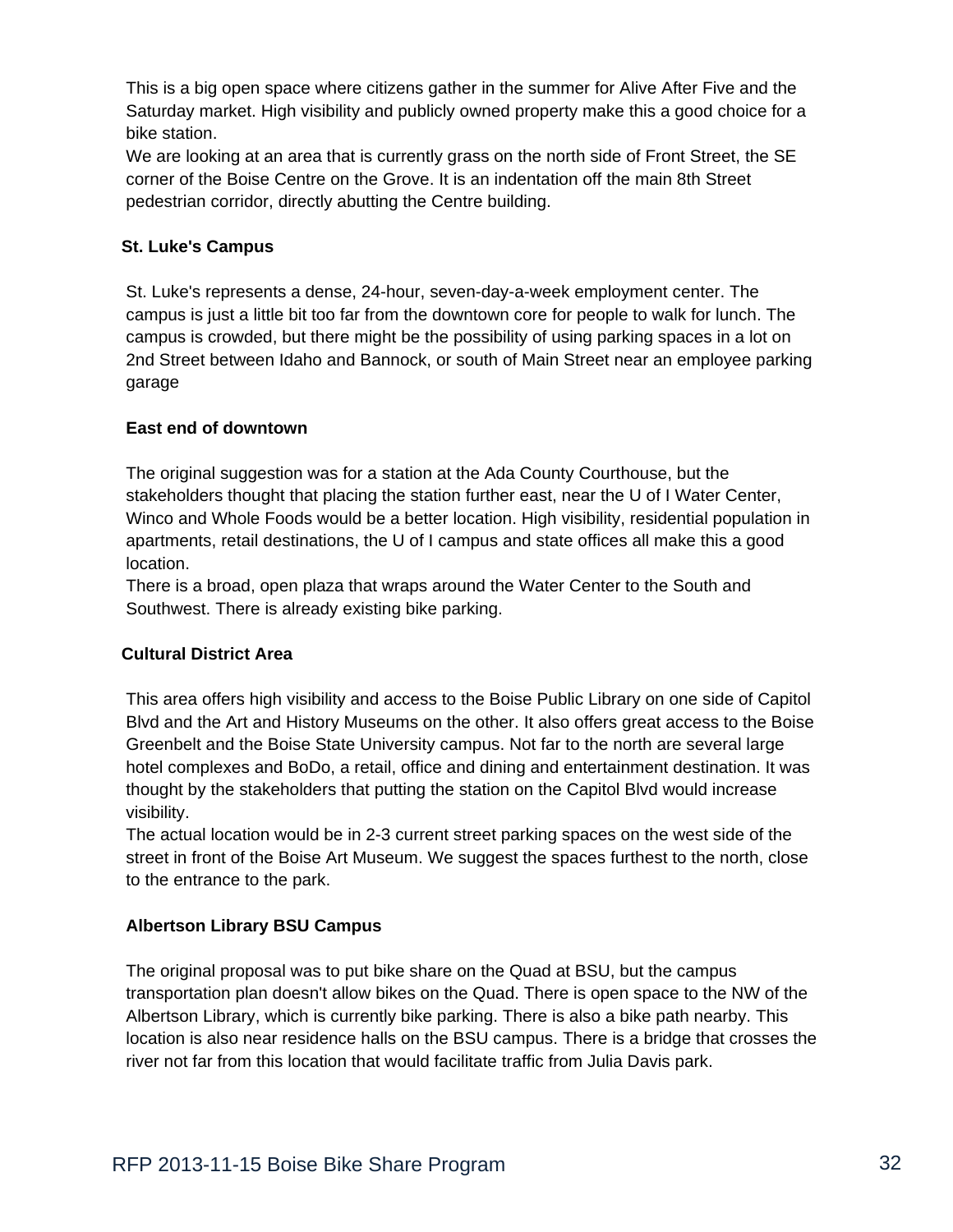# **Red Dots – Phase II**

### **YMCA Area - State & 11th**

The YMCA has a terrible parking problem with its downtown facility. The stakeholders felt that a bike station nearby might help to releive some of that parking problem if members could jump on a bike from another location and ride to the Y. This is a highly visible location along a transit route, and within a block of Boise High School.

The actual location is yet to be determined. There is surface parking all around the intersections of 11th and State, and 10th and State. Installing bike share stations would involve losing some surface or street parking.

#### **Idaho Power Plaza**

The stakeholders felt a bike station on the Idaho Power Plaza might offer a number of advantages to providing bike share to the western part of downtown. It wouldn't intrude on the public sidewalk because its private property. It would be across the street from Idaho Mountain Touring, a bike shop, and it would serve the employers in that part of downtown, especially Idaho Power itself, which could become a sponsor. (Think carbon credits) There are a couple of alternative to this site: The Boise Plaza one block north and east, has many of the same attributes, and in some ways is superior to Idaho Power because of it's broad sidewalks and surrounding surface parking lots. Finally there is an area near the Owyhee Plaza. This would have to be in street parking spaces because developer Clay Carley says he won't give up space in either of his parking lots.

#### **URS Business Park**

This would be the most easterly location for a bike share station. The group felt a station should be located on the east end of this property because of its access to Municipal Park, the Greenbelt and the employment area that is the URS Plaza. Also there will be new development at this intersection in the near future.

## **BSU SUB**

There is a broad plaza area on the SW corner of the Student Union Building that has existing bike parking with space available for a bike share station. This is a highly visible location near several important buildings on the BSU campus. The Lincoln Parking Garage across University Drive from the SUB, houses the Cycle Education Center. A block to the east is the Recreation Center. A bike station in this location could serve multiple audiences as they try to get around campus.

#### **17th & State**

This is a highly visible location on a transit line that would provide a linkage from downtown to the northend. In this area are a number of retail stores as well as restaurants and offices. The parking lot on the soutside of Albertsons closest to State is under-utilized and could be